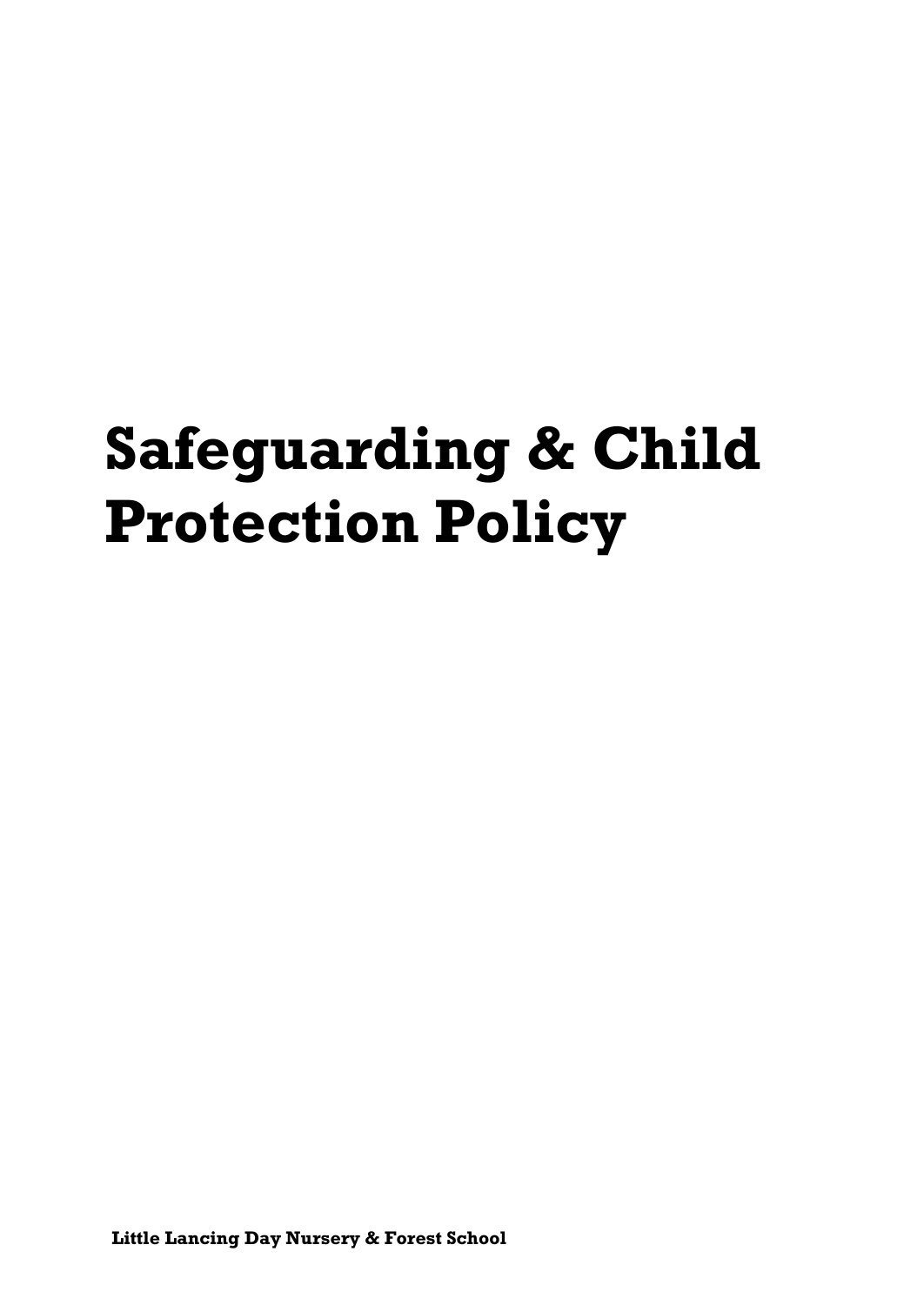#### **1 Policy statement and procedures**

- 1.1 This policy applies to Little Lancing Day Nursery & Forest School, including the EYFS.
- 1.2 Where *staff* are referenced in this policy this covers all staff, including ancillary and support staff and volunteers working with children.
- 1.3 This policy has been authorised by the Governors, is addressed to all members of staff and volunteers, and is available on the Little Lancing area of the Lancing College website and to parents on request. It applies wherever staff or volunteers are working with children even where this is away from Little Lancing, for example at an activity centre or on an educational visit.
- 1.4 This policy is in accordance with locally agreed inter-agency procedures established by Sussex Local Safeguarding Children Boards.
- 1.5 This policy is appropriate for children from age 2 months to 5 years. Adequate and appropriate staffing resources to meet the needs of children are provided, often exceeding adult: child ratios as determined by Ofsted: Under 2yrs 1:3, 2yr old 1:4, 3yr old+ 1:8.
- 1.6 Occasions where staff are alone with children are minimised. Children spending time in small groups in other parts of the nursery such as outdoor play areas, are monitored. There is a lone working policy and a minimum of two staff are required on the nursery premises and on home visits to avoid lone working.
- 1.7 Little Lancing aims to promote good behaviour amongst all of its children, with support, encouragement and guidance from all staff. As part of a happy and positive community, we expect all our children to be diligent, honest and considerate in their relationship with others and we expect staff to treat children with kindness and fairness. In so doing we aim to create an environment in which all members of the nursery community can thrive and feel respected and valued.
- 1.8 Every child should feel safe and protected from any form of abuse (including that perpetrated by the use of technology ie cyberbullying) which, in this policy, means any kind of neglect, non-accidental physical injury, sexual exploitation or emotional ill-treatment.

Little Lancing recognises that children with special educational needs and disabilities (SEND) may be particularly vulnerable to bullying and abuse, and can face additional safeguarding challenges, which may include:

- assumptions that indicators of possible abuse such as behaviour, mood and injury relate to the child's disability without further exploration;
- the potential for children with SEND being disproportionally impacted by behaviours such as bullying, without outwardly showing any signs; and
- communication barriers and difficulties in overcoming these barriers.
- 1.9 Little Lancing is committed to safeguarding and promoting the welfare of children and young people and expects all staff and volunteers to share this commitment.
- 1.10 Little Lancing's key duties are defined as:
	- protecting children from maltreatment;
	- preventing impairment of children's health or development;
	- ensuring that children are growing up in circumstances consistent with the provision of effective care;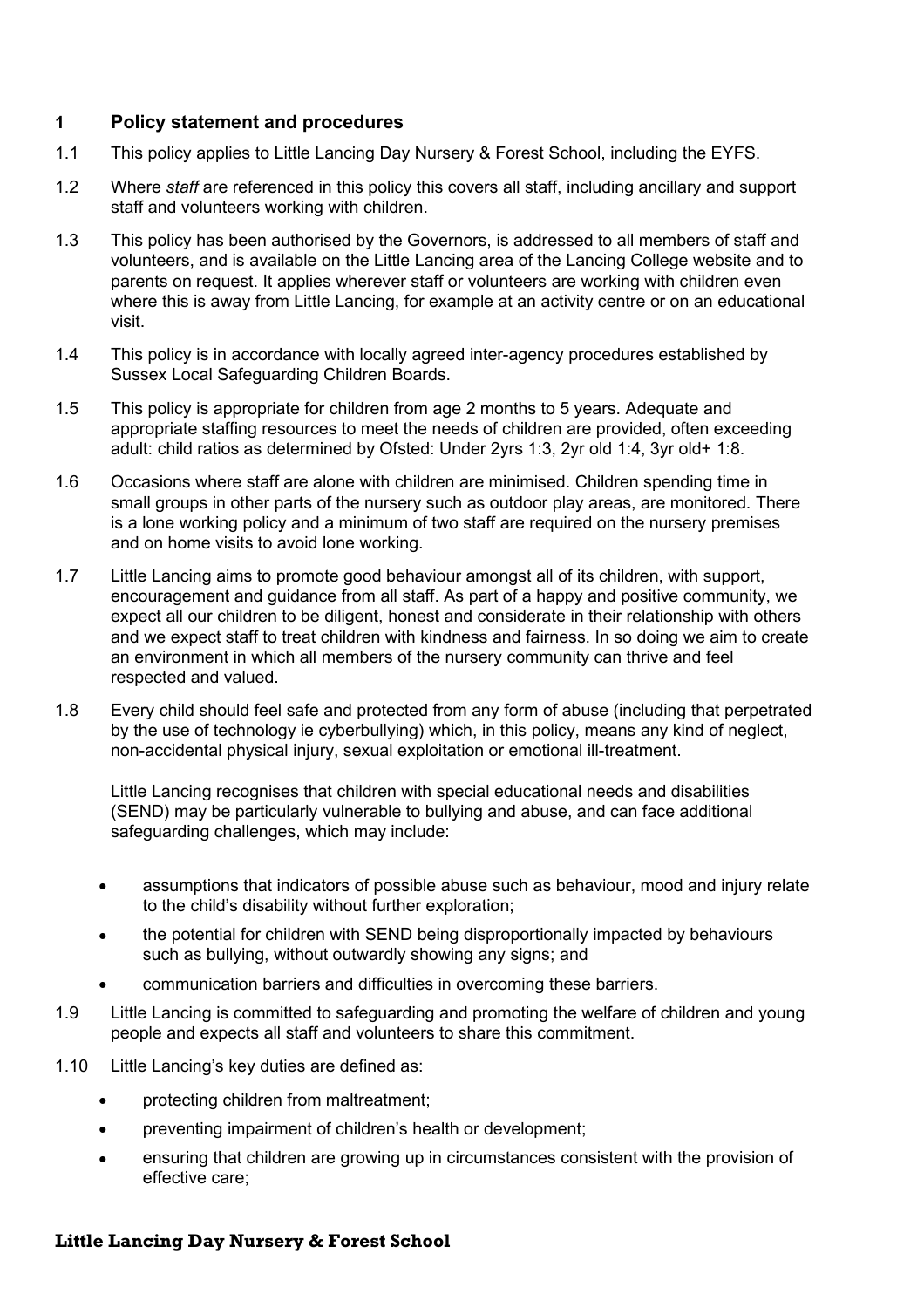- undertaking that role so as to enable those children to have optimum life chances and to enter adulthood successfully;
- being alert to and aware of any child with a disability and taking appropriate action to ensure that he/she is not subject to any bullying in relation to the disability.

These aspects of safeguarding are cumulative and are pertinent with regard to various criteria by which Little Lancing is assessed by Ofsted during inspections. Related criteria include the following:

- The staff provide effective support and guidance for the children in accordance with Little Lancing's aims and consider at all times what is in the best interests of the child.
- Relationships are positive between staff and children and among the children themselves.
- Little Lancing is effective in promoting good behaviour and guarding against harassment and bullying, and it deals constructively with any unacceptable behaviour, taking due account of any related difficulty or disability.
- The safeguarding arrangements have regard to official guidance [in *Working Together to Safeguard Children* (HM Gov July 2018); in *Keeping Children Safe in Education* (DfE September 2021); in *Prevent Duty Guidance for England and Wales* (HM Gov July 2015) and *The Prevent duty - Departmental Advice for Schools and Childcare providers*  (June 2015) in *What to do if you are worried that a child is being abused – Advice to practitioners providing safeguarding services* (HM Gov July 2018) and in *Sexual Violence and Sexual Harassment between Children in Schools and Colleges* [DfE September 2021]. and in so doing take proper account of any particular circumstance or context of Little Lancing which may indicate a need for protocols greater than the minimum legal requirements.
- To participate in Operation Encompass so that the school can receive notification from police of domestic abuse incidents involving children (incidents in which a child was present, ordinarily residing at the incident location or with an involved party)

The following extract is from the School's separate and full Anti-Bullying Policy.

School Anti-Bullying Policy statement:

The School will aim to "ensure that every pupil feels safe within the school environment. Promoting the emotional well-being of all of our pupils is key to their development. We aim to teach trust and mutual respect for everyone."

The whole school community has a responsibility to ensure that this is achieved and should not fail to address any issues relating to bullying/abuse when they are encountered.

Little Lancing will therefore:

- Take all predictable steps to ensure all staff will reassure victims that they are being taken seriously and that they will be supported and kept safe. A victim should never be given the impression that they are creating a problem by reporting abuse, sexual violence or sexual harassment, nor should a victim ever be made to feel ashamed for making a report;
- ensure that we practise safe recruitment (including DBS checks) in checking the suitability of staff and volunteers (including staff employed by another organisation) to work with children and young people in accordance with regulations and statutory guidance given in *Working together to Safeguard Children* (HM Gov July 2018) and *Keeping Children Safe in Education* (DfE September 2021).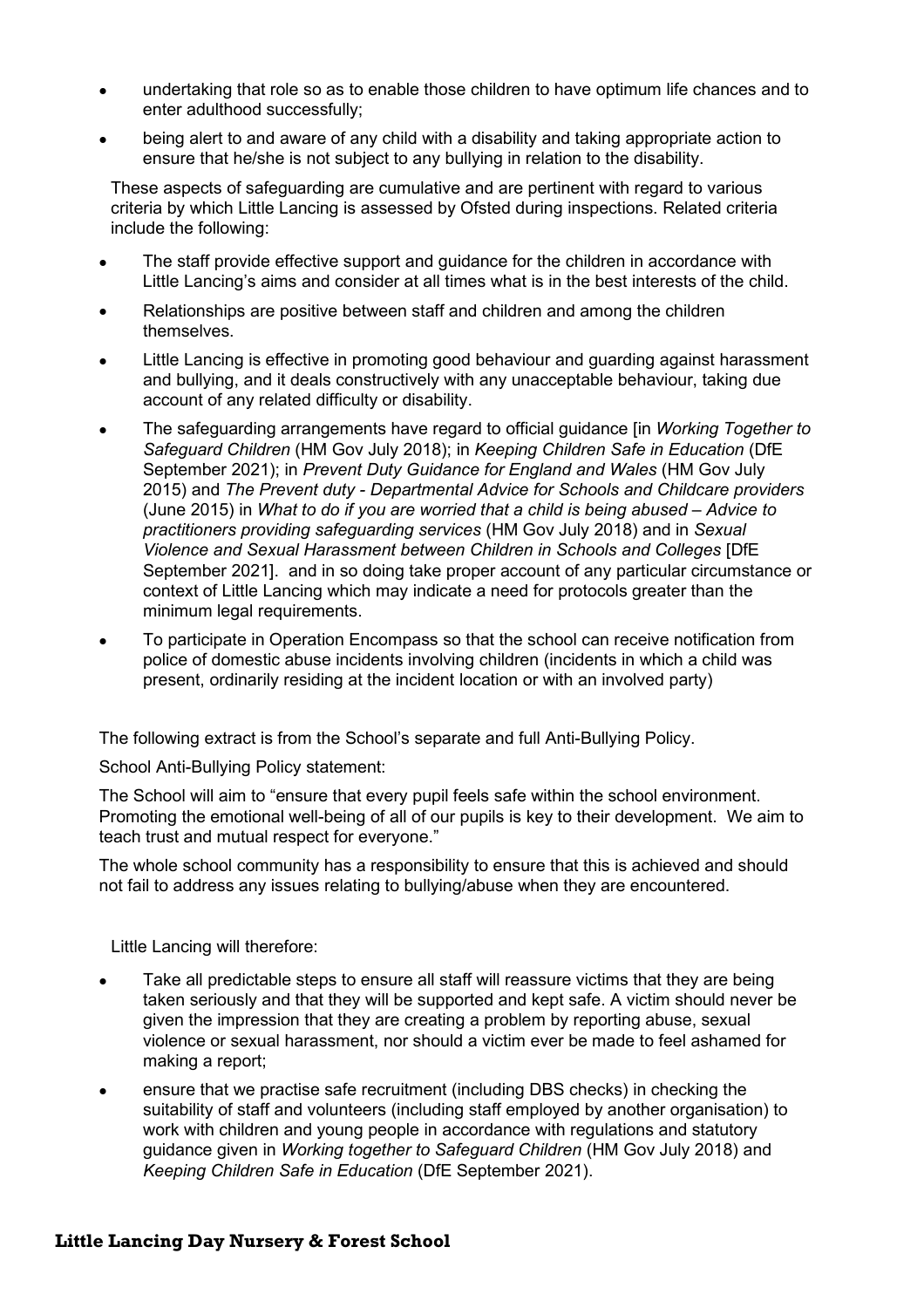- ensure that where staff from another organisation are working with our children on another site, we have received assurances that appropriate child protection checks and procedures apply to those staff;
- ensure that we carry out all necessary checks on the suitability of people who serve on the Governing Body in accordance with regulations and guidance given in Keeping Children Safe in Education (DfE September 2021);
- ensure that induction training is in place for all staff and volunteers and that all staff are familiar with the contents of this policy, with the *Lancing College Staff Code of Conduct* and with Part 1 of *Keeping Children Safe in Education* (DfE September 2021) and that all staff who work directly with children are familiar with *Annex A of KCSIE* (September 2021);
- Ensure all staff receive appropriate online safety training at induction, and that online safety training is provided as part of regular updates with an emphasis on impact of technology on increasing risks to children.
- ensure that any temporary or voluntary staff are made aware of the arrangements for Child Protection and Safeguarding;
- ensure, in accord with *The Prevent duty - Departmental Advice for Schools and Childcare providers* (June 2015), that all visiting speakers are vetted as being suitable and are appropriately supervised;
- ensure that where Little Lancing ceases to use the services of any person (whether employed, contracted, a volunteer or student) because that person was considered unsuitable to work with children, a detailed report is made to the Disclosure and Barring Service promptly, and in any event, within one month;
- ensure that all staff who work at any time with children under the age of 8, or who are directly concerned in the management of early or such later years provision as is covered by the Regulation, are not disqualified under the Childhood (Disqualification) Regulations 2009;
- ensure that all of our children have a choice of members of staff that they can talk to if they are worried about something;
- follow the local procedures of the West Sussex Children's Services Multi Agency Safeguarding Hub (MASH);
- ensure that staff understand that they have the responsibility to identify children who may be in need of additional support or who are suffering, or are likely to suffer, significant harm and that staff further recognise their responsibility then to take appropriate action (to include working with other services, as necessary);
- protect each child from any form of abuse, whether from an adult or another pupil, being alert to the possibility of peer-on-peer abuse [eg sexual assault between young people, sexting, an imbalance of power in a relationship, initiation rituals or 'banter'];
- be alert to signs of abuse both in Little Lancing and from outside; ensuring all staff members maintain an attitude of 'it could happen here', and feel able to raise concerns either about a child at risk, or a member of staff whose behaviour may present a risk to a child;
- deal appropriately with every suspicion or complaint of abuse;
- design and operate procedures which promote this policy;
- design and operate procedures which, so far as possible, ensure that teachers and others who are innocent are not prejudiced by false allegations;
- support children who have been abused in accordance with their agreed child protection plan;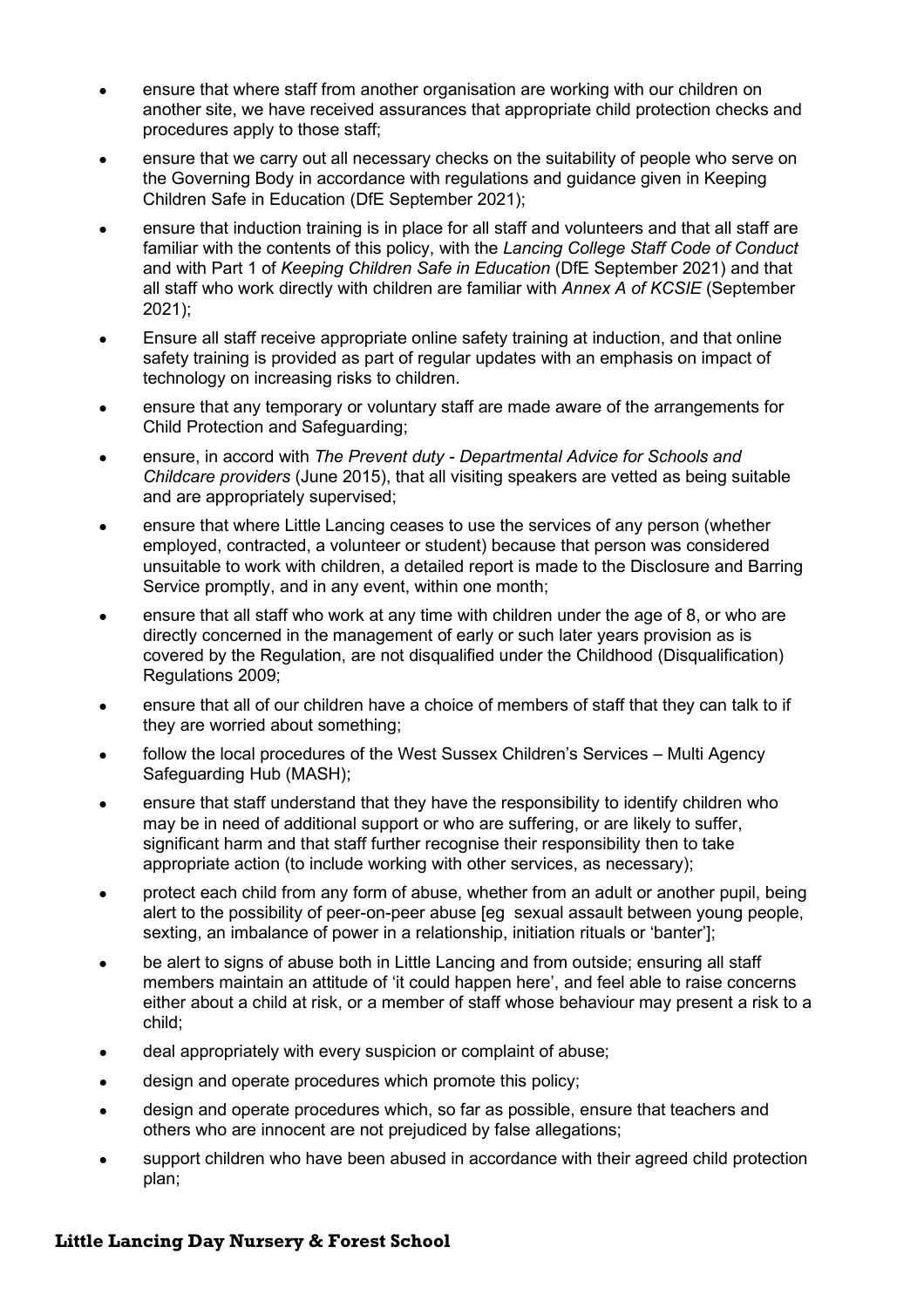- be alert to the medical needs of children with medical conditions;
- be alert to the needs of children at risk of emotional or mental ill-health;
- operate robust and sensible health & safety procedures;
- take all practicable steps to ensure that the nursery premises are as secure as circumstances permit;
- operate clear and supportive policies on drugs, alcohol and substance misuse;
- educate and guide children on measures to keep themselves safe, including the safe use of the internet and digital technologies;
- be alert to the possibility of sexual violence and sexual harassment occurring between children
- consider and develop procedures to deal with any other safeguarding issues eg the risk or radicalisation, of FGM or of going missing from education which may be specific to individual children in our school or in our local area, including cared for children;
- have regard to guidance issued by the Secretary of State for Children, Schools and Families in accordance with section 157 Education Act 2002 and associated regulations;
- ensure that any deficiencies or weaknesses in regard to Child Protection arrangements are remedied without delay.

All child protection issues will be dealt with in accordance with the procedures detailed in this policy and in line with the guidelines regarding staff/child relationships, both of which are detailed in the Staff Handbook.

#### 1.11 **The Voice of The Child**

Little Lancing recognises the findings of *Working Together to Safeguard Children (2018)* where children expressed the wish for the following from Safeguarding systems:

- Vigilance that adults notice when things trouble them
- Understanding and action to be heard and understood and to have that understanding acted upon
- Stability to be able to develop ongoing stable relationships of trust with those helping them
- Respect to be treated with the expectation that they are competent rather than not
- Information and engagement to be informed about and involved in procedures, decisions, concerns and plans
- Explanation to be informed in the outcome of assessments and decisions and reasons when their views have not met with a positive response
- Support to be provided with support in their own right as well as a member of their family
- Advocacy  $-$  to assist them in putting forward their views
- Protection against all forms of abuse and discrimination, and the right to special protection and help if a refugee
- 1.12 Every complaint or suspicion of abuse from within or outside the Nursery will be referred to the appropriate external agency: the Children's Social Care Services department of the local authority, or the child protection unit of the police (CPU), within 24 hours.

#### **2 The Designated Safeguarding Lead**

2.1 Little Lancing has appointed the Nursery Manager with the necessary status and authority (Designated Safeguarding Lead) to have overall responsibility for matters relating to child protection and welfare. The current Designated Safeguarding Lead (DSL) is Miss Rachel Martini, who may be contacted on 01273 465900 or by email **rmartini@lancing.org.uk**. The Deputy DSL is Mrs Jovita Opio. They will always be available for staff to discuss any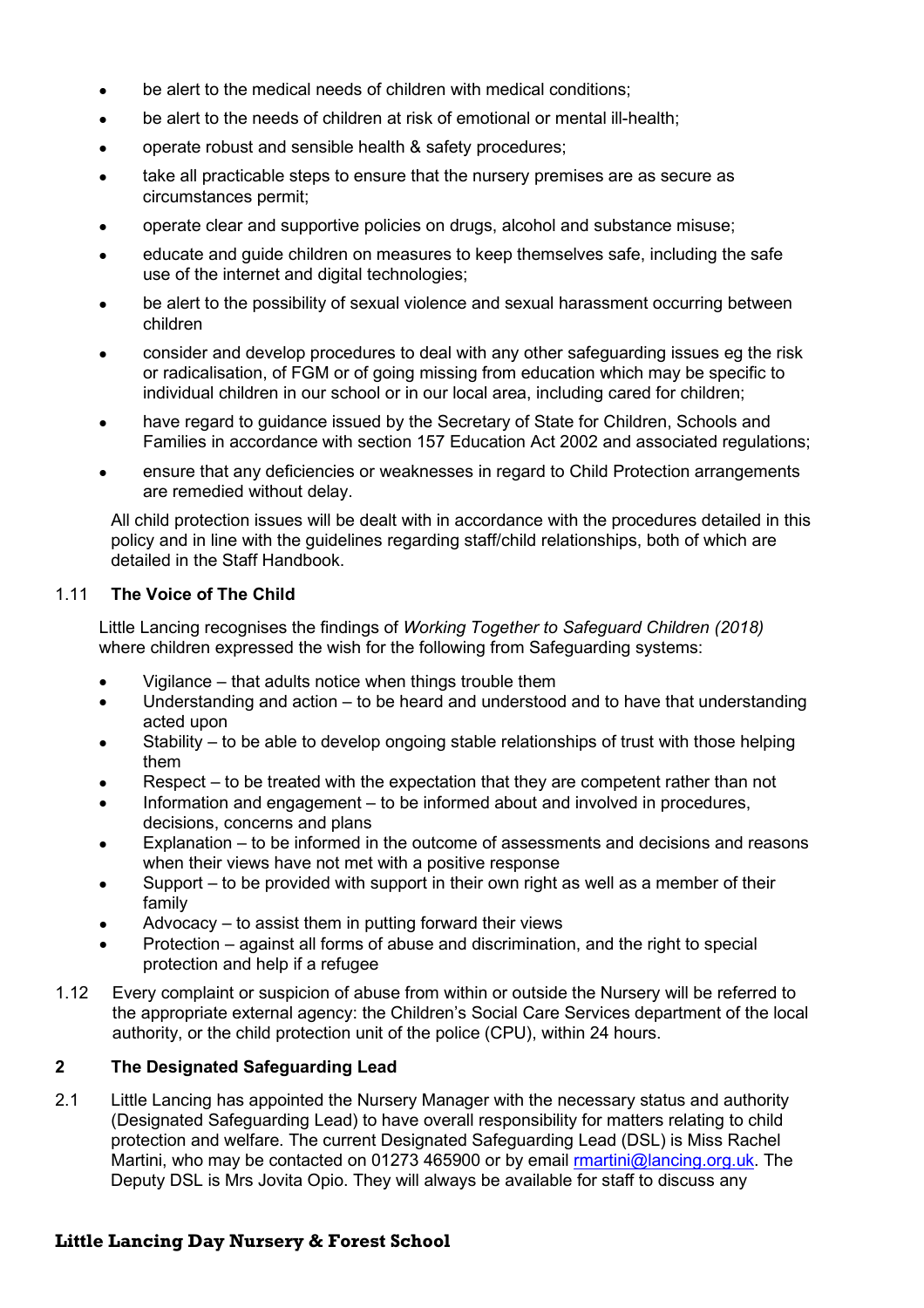safeguarding concerns and appropriate cover arrangements are put in place for any out of term activities.

The main responsibilities of the DSL are:

- to co-ordinate the child protection procedures for Little Lancing;
- to be the first point of contact for/with external agencies in all matters of child protection for Little Lancing;
- to manage referrals, referring all cases of suspected abuse to the local authority children's social care and to the LADO (if the case concerns a staff member); and/ or the Police (where a crime may have been committed);
- to be the first point of contact for parents, children and staff at Little Lancing;
- to arrange and maintain an ongoing training programme with the Lancing College HR Department, including induction training (which includes online safety), in safeguarding matters for all nursery employees and volunteers, ensuring that all staff are familiar with the content of, and act upon, key statutory guidance. Lancing College Governors are trained according to a programme run by the DSL at Lancing College.
- to act as a source of support, advice and expertise to staff on matters of safety and safeguarding;
- work closely with the IT department and other staff to ensure an effective and proactive approach to online safety, including ensuring that appropriate filters and monitoring systems are in place to ensure that children are, as far as is practicable, protected from risks posed by negative digital **content, contact**, **conduct and commerce**. Any mobile devices used by the children will have fully restricted access to any apps or programmes used.
- to monitor the keeping, confidentiality and storage of records in relation to child protection; to keep detailed, accurate, secure written records of concerns and referrals, to request child protection files from the previous setting of those children joining Little Lancing and to ensure that the child protection file of those children leaving Little Lancing is securely transferred to their new nursery or school as soon as possible;
- to be the nominated member of staff responsible for looked-after children, including those who are fostered;
- to consider the context within which safeguarding incidents and/or behaviours occur ie contextual safeguarding, ensuring that assessments of children should consider whether wider environmental factors are present in a child's life that are a threat to their safety and/or welfare.
- to help promote educational outcomes by sharing information about the welfare, safeguarding and child protection issues that children, including children with a social worker, are experiencing or have experienced with teachers and senior management, linking up safeguarding and academic support for pupils, particularly those identified as having increased risk or in need of additional support;
- to liaise with the child protection officer appointed by the Local Safeguarding Children Board (Local Authority Designated Officer);
- to liaise with staff (especially teachers, pastoral support staff, school nurses, IT technicians, senior mental health leads and special educational needs co-ordinators (SENCOs)) on matters of safety and safeguarding and welfare (including online and digital safety) and when deciding to make a referral by liaising with relevant agencies so that children's needs are considered holistically;
- to have a working knowledge of how local authorities conduct a child protection case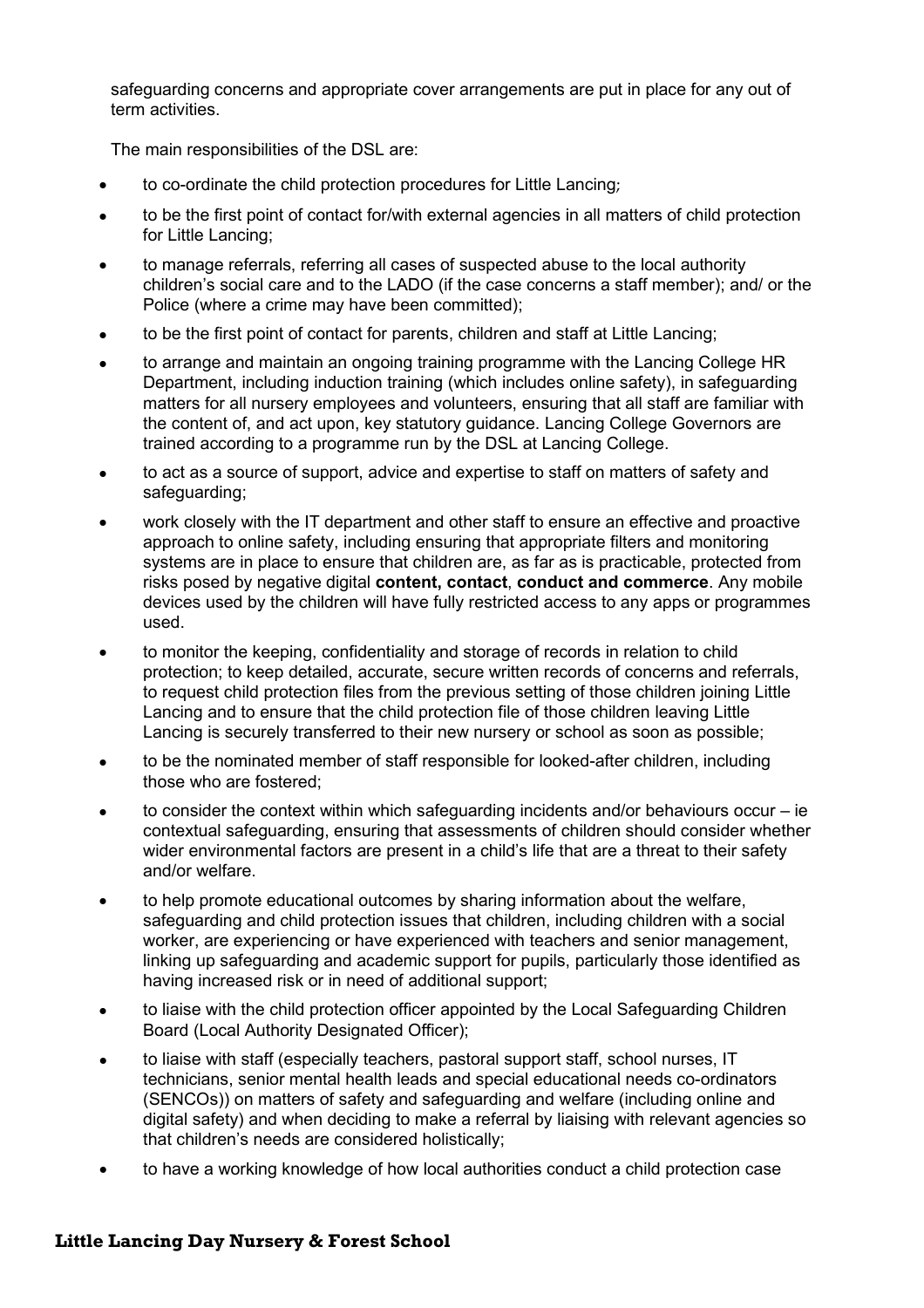conference and a child protection review conference and to attend and contribute to these and any other appropriate strategy meetings as required;

- to receive refresher training in this role at a minimum of every two years and to keep knowledge and skills updated at least annually, undertaking such training as is required in inter-agency working, in participation in child protection case conferences, in supporting children in need, in the *Prevent* strategy in identifying children at risk of radicalisation, in record keeping and in promoting a culture of listening to children;
- to encourage a culture of listening to children and prioritising of their wishes and feelings among all staff, ensuring that each member of staff has access to and understands Little Lancing's child protection policy and procedures.

#### The DSL will:

- assist the Governing Body in fulfilling their responsibilities under section 175 or 157 of the Education Act 2002;
- advise and act upon all suspicion, belief and evidence of abuse reported to her;
- keep Heather Beeby, Head of Lancing Prep Worthing informed of all actions. If the Nursery Manager is the subject of a complaint, this should be made direct to Heather Beeby. In this situation, Heather Beeby will report this to Mr Martin Slumbers, the Chairman of the Governing Body, or in his absence to Mrs Anne-Marie Edgell, the governing body safeguarding lead and to Sally Godward, Buxbrass nominated officer for Little Lancing.
- liaise with the three safeguarding partners and work with other agencies in line with Working Together to Safeguard Children. NPCC- When to call the police https://www.npcc.police.uk/documents/Children%20and%20Young%20people/When%2 0to%20call%20the%20police%20guidance%20for%20schools%20and%20colleges.pdf provides guidance on when a DSL/ DDSL should consider calling the police and what to expect when they do.
- be the lead for Little Lancing in engaging the relevant managing professional differences protocol when there is disagreement between Little Lancing and other agencies in respect of action to keep a child safe
- refer cases to the Channel programme where there is a radicalisation concern as required;
- liaise regularly with Heather Beeby and Sally Godward on behalf of Lancing College.

#### 2.2 **Deputy Designated Safeguarding Lead**

Mrs Jovita Opio has been appointed to be the DSL's deputy for Little Lancing. She will:

- work alongside the Designated Person to assist in performing those responsibilities listed in 2.1 above;
- deputise in all matters of child protection in the absence of the DSL. If the Designated Safeguarding Lead is unavailable, her duties will be carried out by Mrs Jovita Opio
- The Designated Safeguarding Lead and the Deputy DSL have undertaken training in child protection and inter-agency working to the appropriate level (recorded at Annex A).

#### **3 WHEN TO BE CONCERNED**

#### **All staff and volunteers should be aware of the main categories of abuse.**

- 3.1 **Abuse**, neglect and safeguarding issues are rarely standalone events that can be covered by one definition or label. In most cases, multiple issues will overlap with one another.
- 3.2 **Abuse**: a form of maltreatment of a child. Somebody may abuse or neglect a child by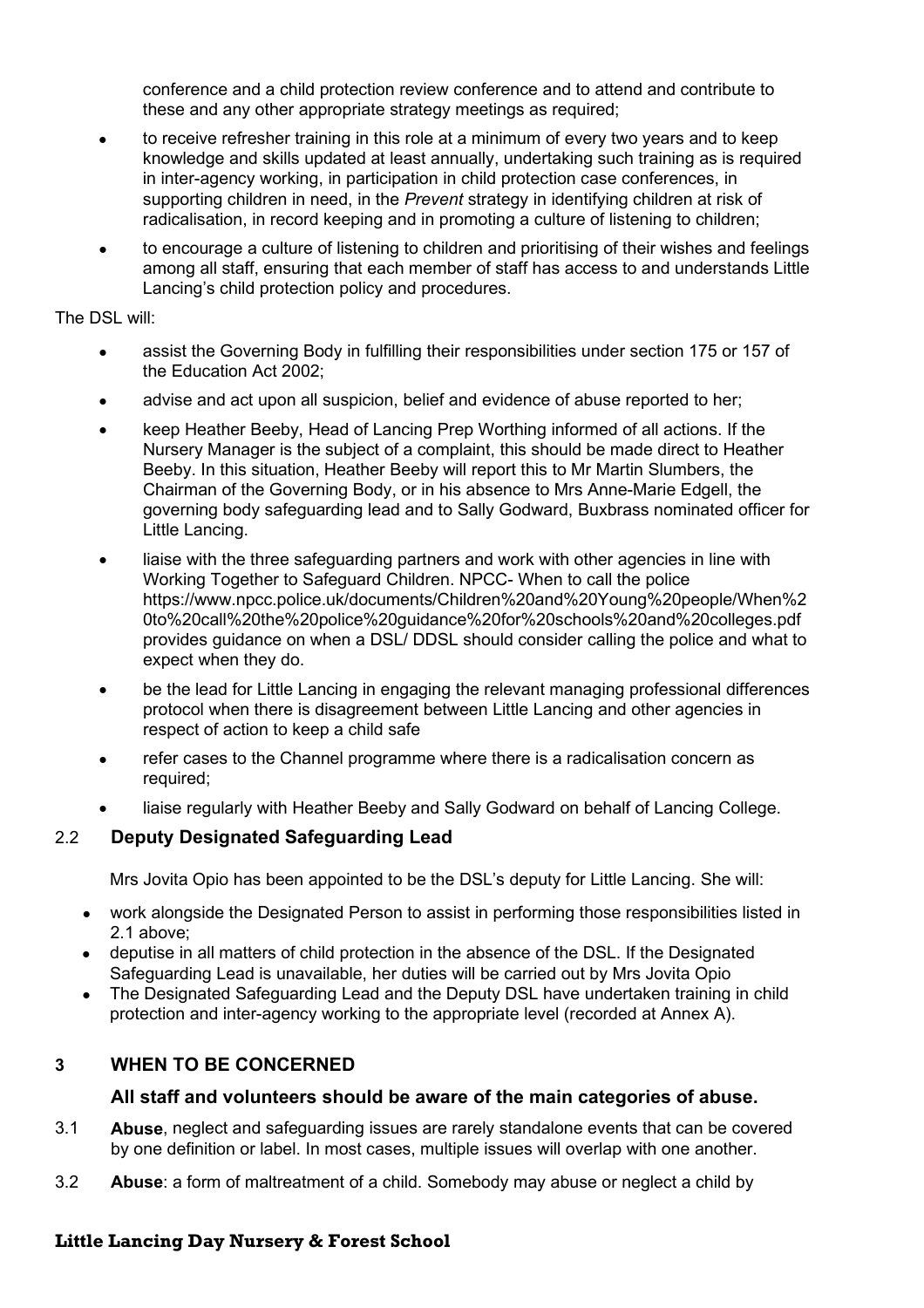inflicting harm or by failing to act to prevent harm. Children may be abused in a family or in an institutional or community setting by those known to them or, more rarely, by others. Abuse can take place wholly online, or technology may be used to facilitate offline abuse. They may be abused by an adult or adults or by another child or children. Forms of abuse come under four distinct headings: Physical, Sexual, Emotional and Neglect. They are defined in *Keeping Children Safe in Education* (2021) as follows:

- 3.3 **Physical abuse**: a form of abuse which may involve hitting, shaking, throwing, poisoning, burning or scalding, drowning, suffocating or otherwise causing physical harm to a child. Physical harm may also be caused when a parent or carer fabricates the symptoms of, or deliberately induces, illness in a child.
- 3.4 **Emotional abuse**: the persistent emotional maltreatment of a child such as to cause severe and adverse effects on the child's emotional development. It may involve conveying to a child that they are worthless or unloved, inadequate, or valued only insofar as they meet the needs of another person. It may include not giving the child opportunities to express their views, deliberately silencing them or 'making fun' of what they say or how they communicate. It may feature age or developmentally inappropriate expectations being imposed on children. These may include interactions that are beyond a child's developmental capability as well as overprotection and limitation of exploration and learning, or preventing the child from participating in normal social interaction. It may involve seeing or hearing the ill-treatment of another. It may involve serious bullying (including cyberbullying), causing children frequently to feel frightened or in danger, or the exploitation or corruption of children. Some level of emotional abuse is involved in all types of maltreatment of a child, although it may occur alone.
- 3.5 **Sexual abuse**: involves forcing or enticing a child or young person to take part in sexual activities, not necessarily involving violence, whether or not the child is aware of what is happening. The activities may involve physical contact, including assault by penetration (for example rape or oral sex) or non-penetrative acts such as masturbation, kissing, rubbing and touching outside of clothing. They may also include non-contact activities, such as involving children in looking at, or in the production of, sexual images, watching sexual activities, encouraging children to behave in sexually inappropriate ways, or grooming a child in preparation for abuse. Sexual abuse can take place online, and technology can be used to facilitate offline abuse. Sexual abuse is not solely perpetrated by adult males. Women can also commit acts of sexual abuse, as can other children. The sexual abuse of children by other children is a specific safeguarding issue in education.
- 3.6 **Neglect**: the persistent failure to meet a child's basic physical and/or psychological needs, likely to result in the serious impairment of the child's health or development. Neglect may occur during pregnancy, for example, as a result of maternal substance abuse. Once a child is born, neglect may involve a parent or carer failing to: provide adequate food, clothing and shelter (including exclusion from home or abandonment); protect a child from physical and emotional harm or danger; ensure adequate supervision (including the use of inadequate care-givers); or ensure access to appropriate medical care or treatment. It may also include neglect of, or unresponsiveness to, a child's basic emotional needs.
- 3.7 Possible signs of abuse include (but are not limited to):
	- the child says s/he has been abused or asks a question which gives rise to that inference;
	- there is no reasonable or consistent explanation for a child's injury; the injury is unusual in kind or location; there have been a number of injuries; there is a pattern to the injuries;
	- the child's behaviour stands out from the group or there is a sudden change in the child's behaviour;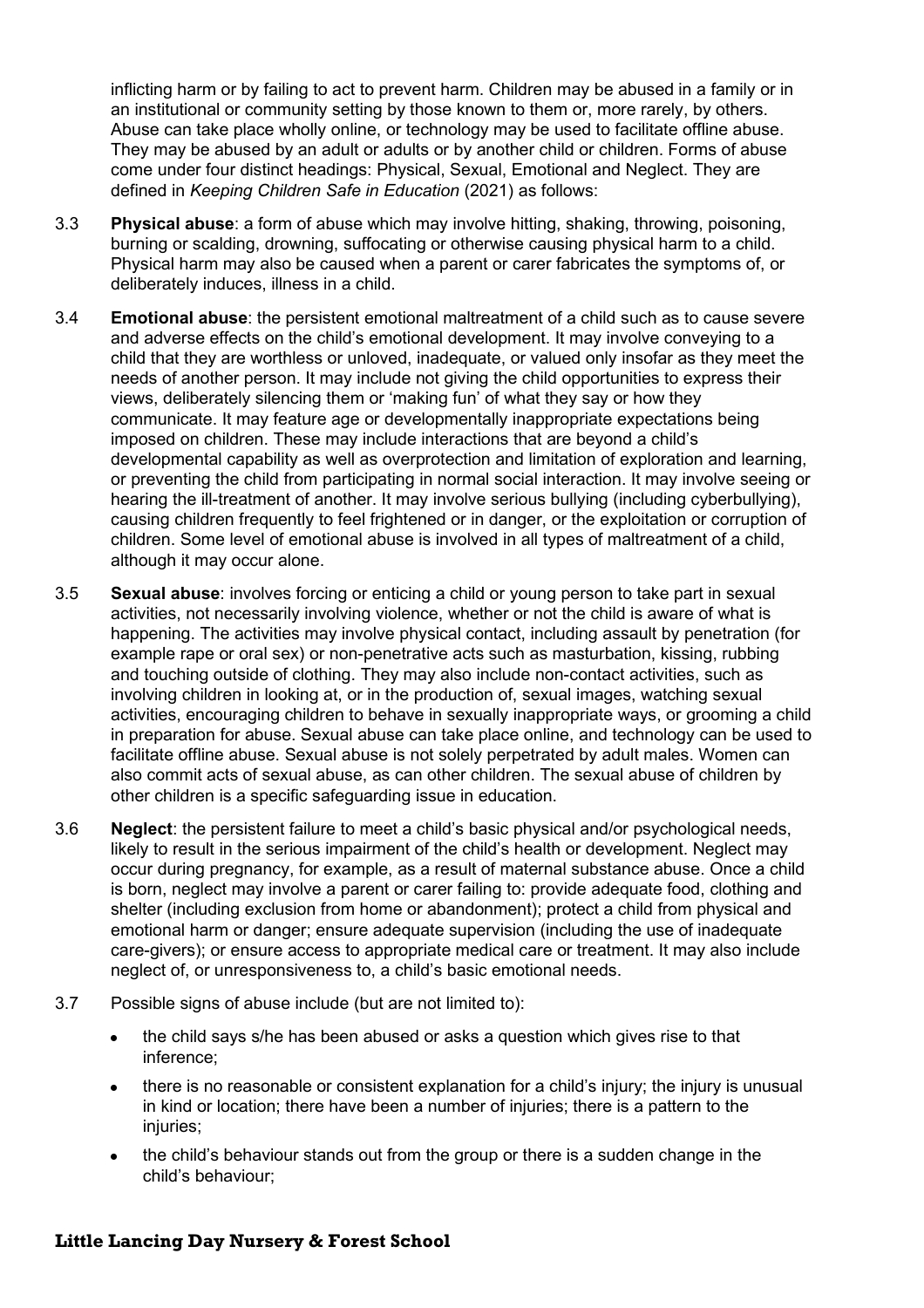- heightened anxiety (eg shying away from being touched/flinching at sudden movements) and/or low self-esteem;
- knowledge of sexual matters beyond what would normally be expected;
- property and work damaged or lost more than is usual for the age group;
- a child becoming withdrawn and reluctant to say why;
- the child's development is delayed;
- the child loses or gains significant weight;
- a child going missing or absent from school, particularly on repeat occasions;
- the child appears neglected, eg dirty, hungry, inadequately clothed;
- the child is reluctant to go home, or has been openly rejected by his/her parents or carers.

The above list does not cover every aspect of child abuse. Staff may observe or become aware of other things that worry them and should always share concerns with the DSL.

- 3.8 **Other Types of Abuse:** Staff should have an awareness of safeguarding issues that can put children at risk of harm. Behaviours linked to issues such as drug taking, alcohol abuse, deliberately missing education and sexting (also known as youth produced sexual imagery sharing nudes or semi-nude images/videos) put children in danger.
- 3.9 All staff should be aware that safeguarding issues can manifest themselves via peer on peer abuse. This is most likely to include, but may not be limited to:
	- bullying (including cyberbullying, prejudice-based and discriminatory bullying);
	- physical abuse such as hitting, kicking, shaking, biting, hair pulling, or otherwise causing physical harm;
	- sexual violence and sexual harassment;
	- abuse in intimate personal relationships between peers (teenage relationship abuse);
	- sexting (also known as youth produced sexual imagery, sharing nudes or semi-nude images/videos); and
	- initiation/hazing type violence and rituals.

Further detailed information may be found in the *Policy on Peer on Peer Abuse* and all staff should be clear as to the Nursery's policy and procedures with regards to peer on peer abuse.

3.10 Other Safeguarding issues can also be linked to (for example); child sexual exploitation; domestic violence; fabricated or induced illness; faith abuse; female genital mutilation; forced marriage; gangs and youth violence; gender-based violence/violence against women and girls; radicalisation; relationship abuse and trafficking.

**Child Sexual Exploitation**: is a form of sexual abuse where children are sexually exploited for money, power or status. It can involve violent, humiliating and degrading sexual assaults. In some cases, young people are persuaded or forced into exchanging sexual activity for money, drugs, gifts, affection or status. Consent cannot be given, even where a child may believe they are voluntarily engaging in sexual activity with the person who is exploiting them. Child sexual exploitation does not always involve physical contact and can happen online.

**So-called 'honour-based' abuse (including Female Genital Mutilation and Forced Marriage)** So-called 'honour-based' abuse (HBA) encompasses incidents or crimes which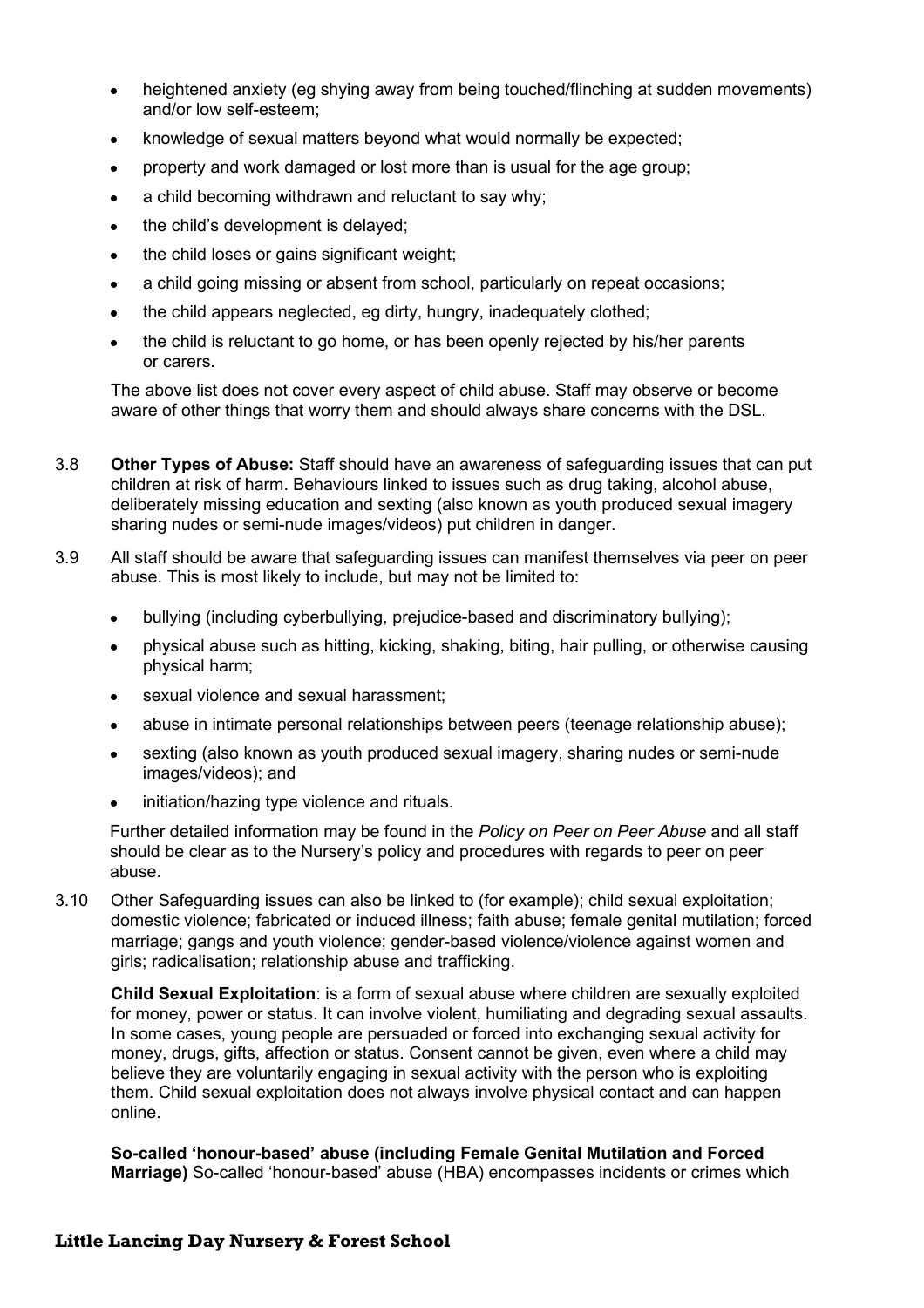have been committed to protect or defend the honour of the family and/or the community, including female genital mutilation (FGM), forced marriage, and practices such as breast ironing. Abuse committed in the context of preserving "honour" often involves a wider network of family or community pressure and can include multiple perpetrators. It is important to be aware of this dynamic and additional risk factors when deciding what form of safeguarding action to take. All forms of HBA are abuse (regardless of the motivation) and should be handled and escalated as such.

**FGM** comprises all procedures involving partial or total removal of the external female genitalia or other injury to the female genital organs. There is a statutory duty on teachers to report personally to the Police where they discover (either through disclosure by the victim or visual evidence) that FGM appears to have been carried out on a girl under 18. Other staff should report to the DSL.

**Forced Marriage**: Forcing a person into a marriage is a crime in England and Wales. A forced marriage is one entered into without the full and free consent of one or both parties and where violence, threats or any other form of coercion is used to cause a person to enter into a marriage. Threats can be physical or emotional and psychological. A lack of full and free consent can be where a person does not consent or where they cannot consent (if they have learning disabilities, for example). Nevertheless, some communities use religion and culture as a way to coerce a person into marriage. Schools and colleges can play an important role in safeguarding children from forced marriage. Staff can contact the Forced Marriage Unit if they need advice or information: Contact: 0207 008 0151 or email [fmu@fco.gov.uk.](mailto:fmu@fco.gov.uk)

**Domestic Abuse** is any incident or pattern of incidents of controlling, coercive, threatening behaviour, violence or abuse between those aged 16 or over who are, or have been, intimate partners or family members regardless of gender or sexuality. The abuse can encompass, but is not limited to psychological, physical, sexual, financial and emotional and a child witnessing domestic violence against another/others will be emotionally harmed. Types of domestic abuse include intimate partner violence, abuse by family members, teenage relationship abuse and child/adolescent to parent violence and abuse.

**Up skirting**: all staff are aware that Up skirting is now a criminal offence and the school will take any allegations of such behaviour very seriously, responding as we would to any other disclosure of potential abuse. It typically involves taking a picture under a person's clothing without them knowing or without their consent, with the intention of viewing their genitals or buttocks to obtain sexual gratification, or cause the victim humiliation, distress or alarm.

**Radicalisation**: Radicalisation refers to the process by which a person comes to support terrorism and forms of extremism. Extremism is vocal or active opposition to fundamental British values, including democracy, the rule of law, individual liberty and mutual respect and tolerance of different faiths and beliefs. There is no single way of identifying an individual who is likely to be susceptible to an extremist ideology. It can happen in many different ways and settings. Specific background factors may contribute to vulnerability which are often combined with specific influences such as family, friends or online, and with specific needs for which an extremist or terrorist group may appear to provide an answer. The internet and the use of social media in particular have become major factors in the radicalisation of young people. As with other safeguarding risks, staff should be alert to changes in children's behaviour, which could indicate that they may be in need of help or protection. Staff should use their judgement in identifying children who might be at risk of radicalisation and refer concerns to the DSL.

**a Prevent**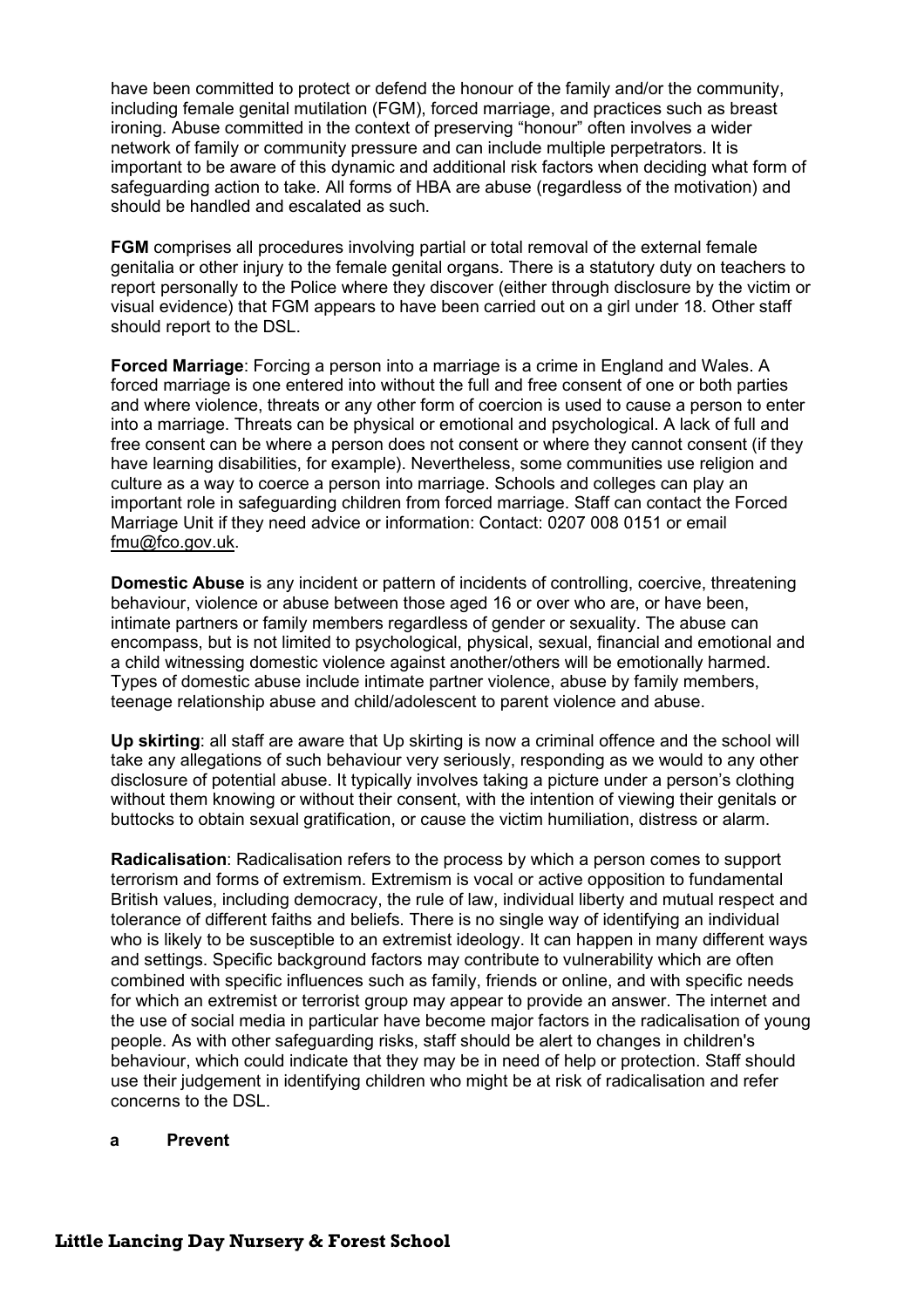- From 1 July 2015 specified authorities, including all schools as defined in the summary of this guidance, are subject to a duty under section 26 of the Counter-Terrorism and Security Act 2015 ("the CTSA 2015"), in the exercise of their functions, to have "due regard<sup>1</sup> to the need prevent people being drawn into terrorism<sup>[2](#page-10-1)</sup>" must have regard to statutory guidance issued under section 29 of the CTSA 2015 ("the Prevent guidance"). Paragraphs 57-76 of the Prevent guidance are concerned specifically with schools (but also cover childcare).
- The statutory Prevent guidance summarises the requirements on schools in terms of four general themes: risk assessment, working in partnership, staff training and IT policies.
- Schools are expected to assess the risk of children being drawn into terrorism, including support for extremist ideas that are part of terrorist ideology. This means being able to demonstrate both a general understanding of the risks affecting children and young people in the area and a specific understanding of how to identify individual children who may be at risk of radicalisation and what to do to support them. Schools and colleges should have clear procedures in place for protecting children at risk of radicalisation. These procedures may be set out in existing safeguarding policies. It is not necessary for schools and colleges to have distinct policies on implementing the Prevent duty.
- The Prevent duty builds on existing local partnership arrangements. For example, governing bodies and proprietors of all schools should ensure that their safeguarding arrangements take into account the policies and procedures of Local Safeguarding Children Partnerships.
- The Prevent quidance refers to the importance of Prevent awareness training to equip staff to identify children at risk of being drawn into terrorism and to challenge extremist ideas. Individual schools are best placed to assess the training needs of staff in the light of their assessment of the risk to pupils at the school of being drawn into terrorism. As a minimum, however, schools should ensure that the Designated Safeguarding Lead undertakes Prevent awareness training and is able to provide advice and support to other members of staff on protecting children from the risk of radicalisation.
- Schools must ensure that children are safe from terrorist and extremist material when accessing the internet in schools. Schools should ensure that suitable filtering is in place. It is also important that schools teach pupils about online safety more generally.
- The Department for Education has issued advice and social media guidance to schools and childcare providers to help them keep children safe from the risk of radicalisation and extremism.
- The Prevent duty also requires educational settings to ensure that preventing radicalisation and violent extremism is embedded within the curriculum. Staff are also expected to feel confident and competent in using appropriate pedagogical approaches to facilitate this learning. **[Prevent duty advice](https://www.gov.uk/government/uploads/system/uploads/attachment_data/file/439598/prevent-duty-departmental-advice-v6.pdf)**
- **b Channel Programme** for those at risk of radicalisation

<span id="page-10-0"></span><sup>1</sup> According to the Prevent duty guidance 'having due regard' means that the authorities should place an appropriate amount of weight on the need to prevent people being drawn into terrorism when they consider all the other factors relevant to how they carry out their usual functions

<span id="page-10-1"></span><sup>&</sup>lt;sup>2</sup> "Terrorism" for these purposes has the same meaning as for the Terrorism Act 2000 (section 1(1) to (4) of that Act).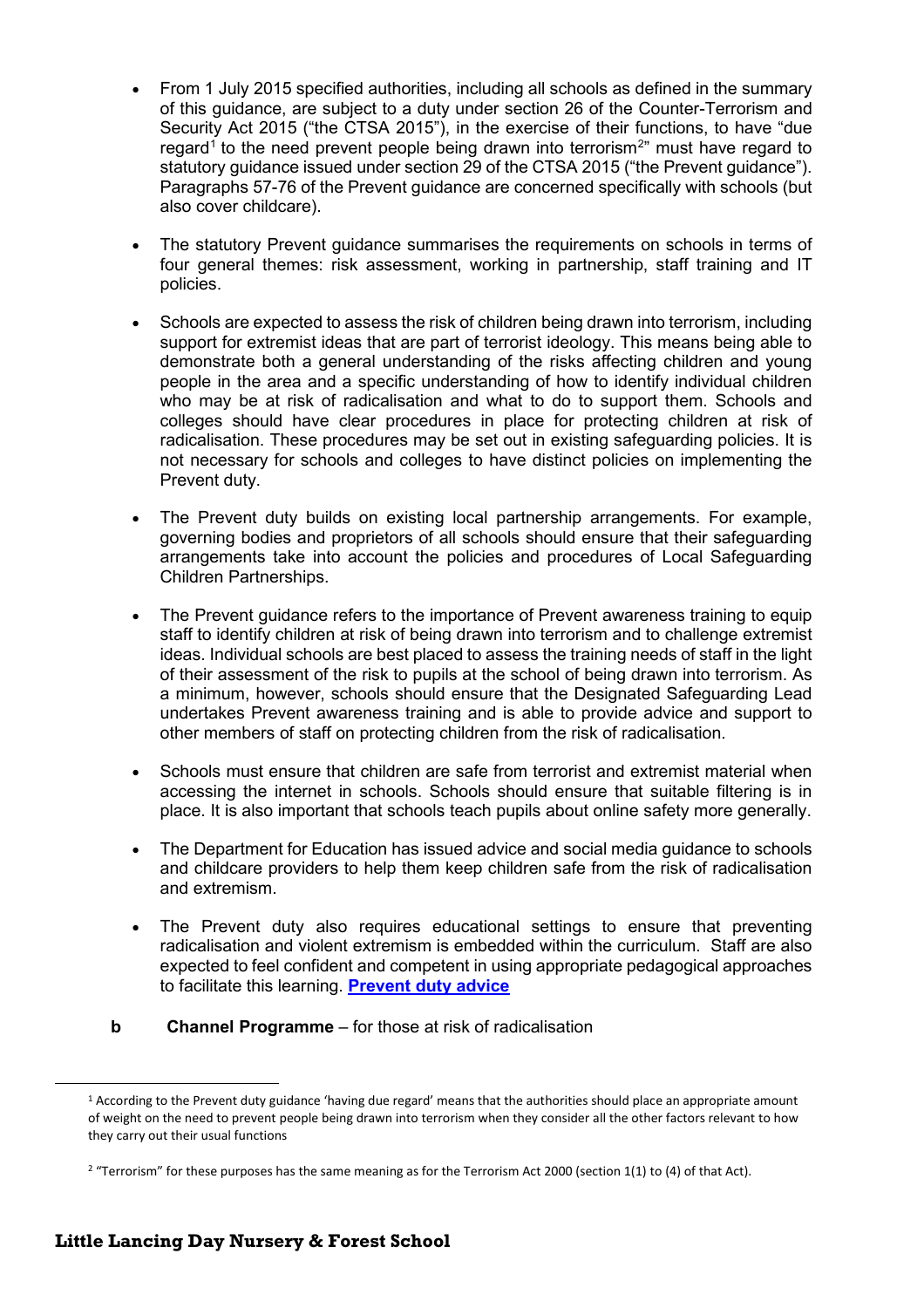School staff should understand when it is appropriate to make a referral to the Channel programme.<sup>[3](#page-11-0)</sup> Channel is a programme which focuses on providing support at an early stage to people who are identified as being vulnerable to being stage to people who are identified as being vulnerable to being drawn into terrorism. It provides a mechanism for schools to make referrals if they are concerned that an individual might be vulnerable to radicalisation. An individual's engagement with the programme is entirely voluntary at all stages.

- **[Prevent and Channel Duty A Toolkit for Schools](http://www.westsussexscb.org.uk/wp-content/uploads/Prevent-and-Channel-Duty-A-Toolkit-for-Schools.docx)**
- **[Making a Channel Referral in West Sussex](http://www.westsussexscb.org.uk/wp-content/uploads/Making-a-Channel-Referral-in-West-Sussex.docx)**
- **[Prevent Channel Referral Form](http://www.westsussexscb.org.uk/wp-content/uploads/Prevent-Channel-Referral-Form.doc)**

Further advice and guidance regarding the Prevent duty and preventing radicalisation and violent extremism can be accessed on the West Sussex Service for Schools website, accessed **[here](http://schools.westsussex.gov.uk/Services/3601)**

<span id="page-11-0"></span><sup>&</sup>lt;sup>3</sup> Guidance issued under section 36(7) and section 38(6) of the CTSA 2015 in respect of Channel is available at: https://www.gov.uk/government/publications/channel-guidance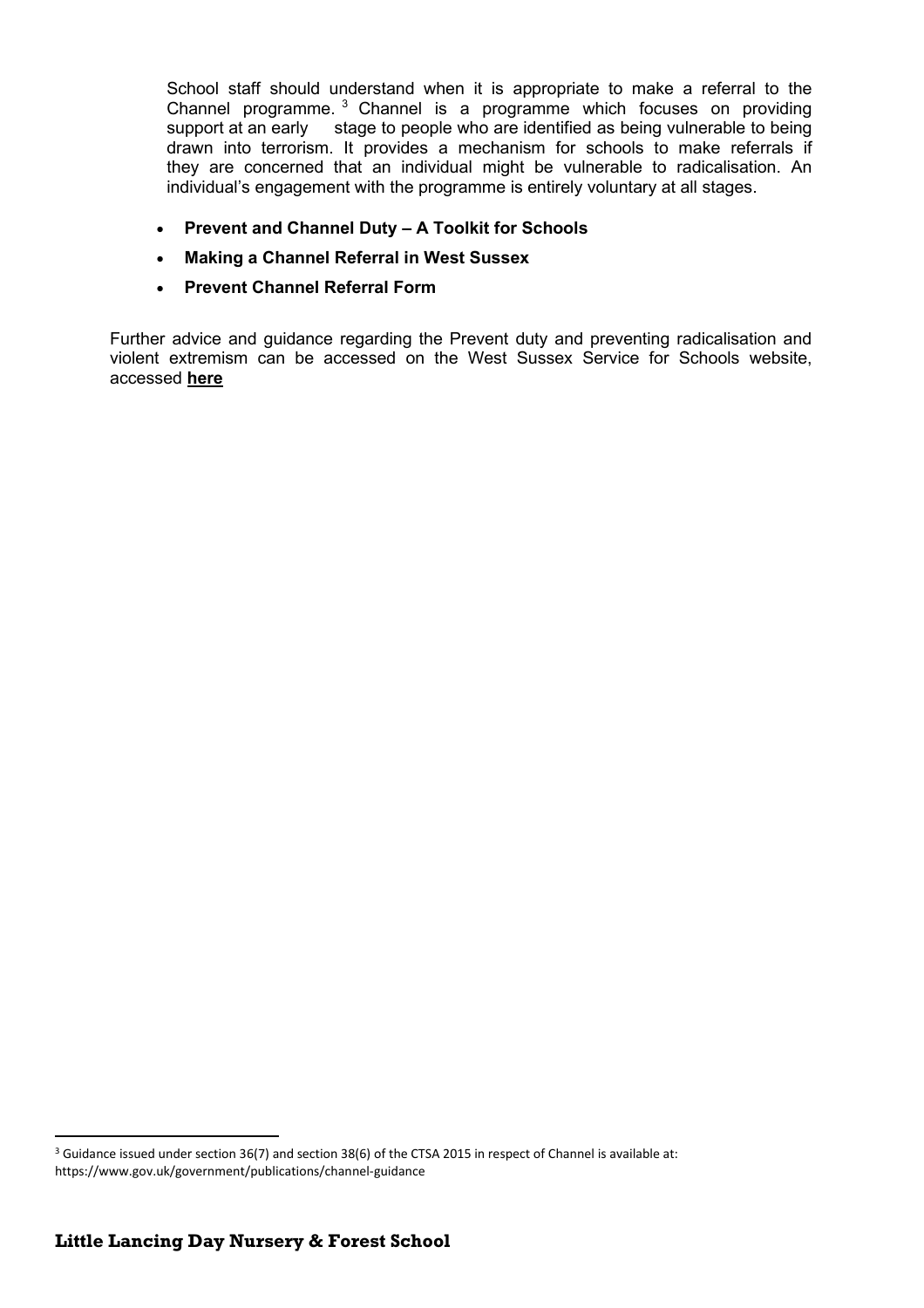**Special Educational Needs and/or Disabilities**: Children with SEND may not outwardly show signs of abuse and/or may have difficulties in communication about abuse or neglect. Staff will support such children in expressing any concerns they may have and will be particularly vigilant to any signs or indicators of abuse, discussing this with the DSL as appropriate.

**Children who go missing from nursery**: A child going missing from nursery is a potential indicator of abuse or neglect. Little Lancing will report to the local authority where the child is normally resident if a child fails to attend nursery regularly or has been absent from nursery without parents/carers notifying Little Lancing for a continuous period of 10 days or more.

**Children at risk from/involved with serious violent crime**: All staff should be aware of indicators which may signal pupils are at risk from, or are involved with, serious violent crime. These may include increased absence from school, a change in friendships or relationships with older individuals or groups, a significant decline in performance, signs of self-harm or a significant change in wellbeing, signs of assault or unexplained injuries. Unexplained gifts or new possessions could also indicate that children have been approached by, or are involved with, individuals associated with criminal networks or gangs.

Staff understand that such cases are often difficult to identify so the school is committed to doing all it can to hearing the voice of the child, enabling pupils to share concerns and to feel empowered to ask for help.

Advice for schools and colleges is provided in the Home Office's *[Preventing youth violence](https://assets.publishing.service.gov.uk/government/uploads/system/uploads/attachment_data/file/418131/Preventing_youth_violence_and_gang_involvement_v3_March2015.pdf)  [and gang involvement](https://assets.publishing.service.gov.uk/government/uploads/system/uploads/attachment_data/file/418131/Preventing_youth_violence_and_gang_involvement_v3_March2015.pdf)* and its *[Criminal exploitation of children and vulnerable adults: county](https://www.gov.uk/government/publications/criminal-exploitation-of-children-and-vulnerable-adults-county-lines/criminal-exploitation-of-children-and-vulnerable-adults-county-lines)  [lines](https://www.gov.uk/government/publications/criminal-exploitation-of-children-and-vulnerable-adults-county-lines/criminal-exploitation-of-children-and-vulnerable-adults-county-lines) guidance.*

All staff should be aware of the associated risks and understand the measures in place to manage these. If staff have any concerns about a child (as opposed to a child being in immediate danger) they should speak with the school's DSL to agree a course of action

#### **Child Sexual Exploitation (CSE) and Child Criminal Exploitation (CCE):**

**Child criminal exploitation (county lines):** Criminal exploitation of children is a geographically widespread form of harm that is a typical feature of county lines criminal activity: drug networks or gangs groom and exploit children and young people to carry drugs and money from urban areas to suburban and rural areas, market and seaside towns. Key to identifying potential involvement in county lines are missing episodes, when the victim may have been trafficked for the purpose of transporting drugs.

They can also be forced or manipulated into shoplifting, pickpocketing, committing vehicle crime or threatening/committing serious violence to others.

It is important to note that the experience of girls who are criminally exploited can be very different to that of boys. The indicators may not be the same, however professionals should be aware that girls are at risk of criminal exploitation too. It is also important to note that both boys and girls being criminally exploited may be at higher risk of sexual exploitation

All staff should be aware that CSE and CCE are forms of abuse and both occur where an individual or group takes advantage of an imbalance in power to coerce, manipulate or deceive a child into sexual or criminal activity. Whilst age may be the most obvious, this power imbalance can also be due to a range of other factors including gender, sexual identity, cognitive ability, physical strength, status, and access to economic or other resources. In some cases, the abuse will be in exchange for something the victim needs or wants and/or will be to the financial benefit or other advantage (such as increased status) of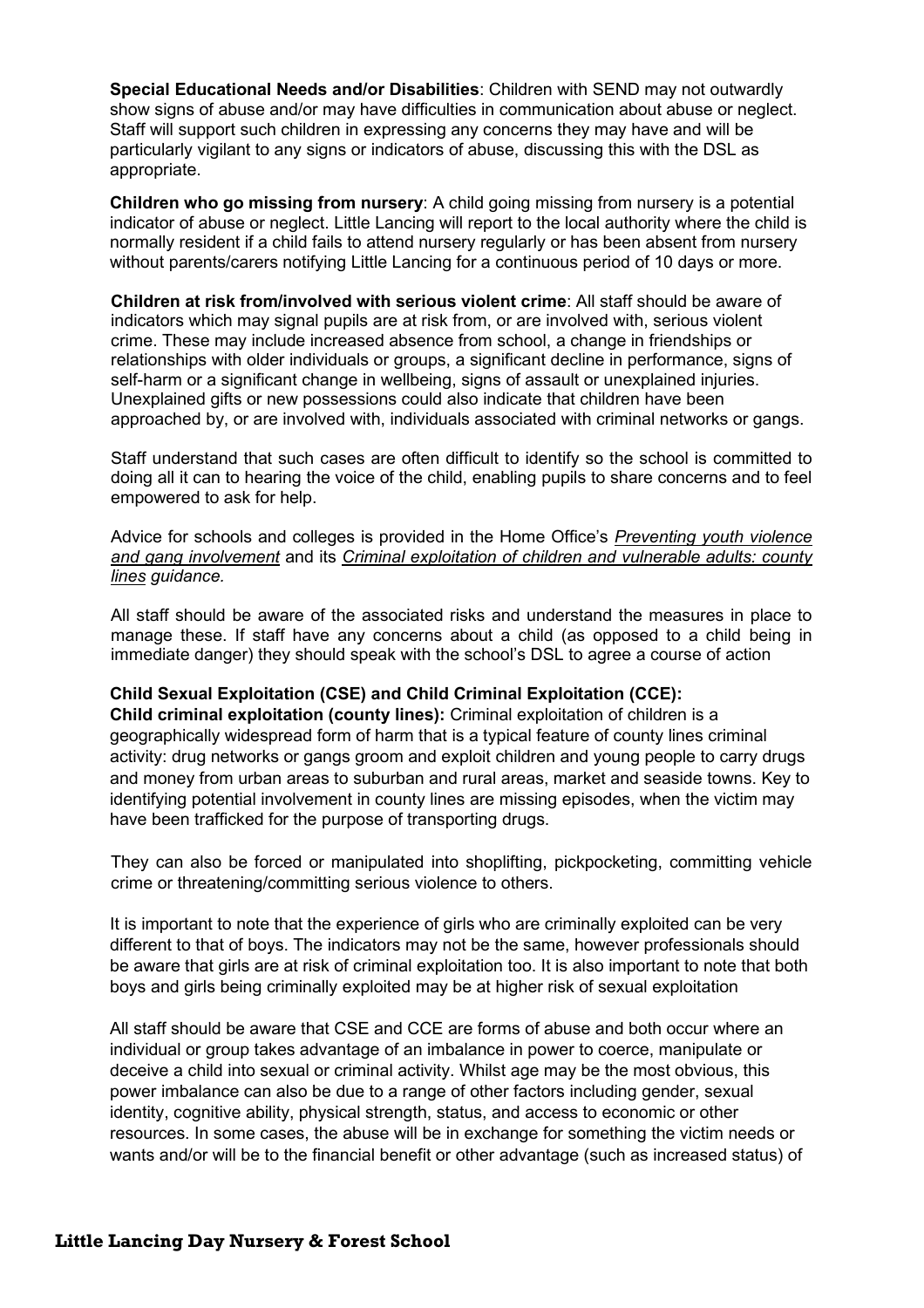the perpetrator or facilitator.

- The abuse can be perpetrated by individuals or groups, males or females, children or adults.
- The abuse can be a one-off occurrence or a series of incidents over time, and range from opportunistic to complex organised abuse.
- It can involve force and/or enticement-based methods of compliance and may, or may not, be accompanied by violence or threats of violence.
- It should be noted that victims can be still be exploited even when activity appears consensual

**Mental Health:** All staff should be aware that mental health problems can, in some cases, be an indicator that a child has suffered or is at risk of suffering abuse, neglect or exploitation.

- Only appropriately trained professionals should attempt to make a diagnosis of a mental health problem. Staff in schools are however, particularly well placed to observe children day-to-day and identify those whose behaviour suggests that they may be experiencing a mental health problem or be at risk of developing one.
- Where children have suffered abuse and neglect, or other potentially traumatic adverse childhood experiences, this can have a lasting impact throughout childhood, adolescence and into adulthood. It is key that staff are aware of how these children's experiences can impact on their mental health, behaviour and education.
- If staff have a mental health concern about a child that is also a safequarding concern they should take immediate action in referring this concern to the DSL or one of his deputies.

Further advice and guidance can be found in the DfE documents **Preventing and Tackling Bullying**, and **Mental Health and Behaviour in Schools** In addition, Public Health England has produced a range of resources to support secondary school teachers to promote positive health, wellbeing and resilience among young people including its guidance **Promoting children and young people's emotional health and wellbeing**.

The issues listed above, along with gang and youth violence, fabricated or induced illness and faith abuse are all extremely serious matters and are covered in KCSIE, with which all staff should be familiar. In addition, further guidance can be found in specific documents (which are also available on the VLE):

- Guidance on Forced Marriage
- Sexual violence and sexual harassment between children in schools and colleges
- Children Missing Education
- CSE Guidance
- Prevent Duty Advice for Schools

#### **4 Duty of employees, Governors and volunteers**

- 4.1 Every employee and Governor as well as every volunteer who assists Little Lancing is under a general legal duty:
	- to identify concerns early, provide help for children, and prevent concerns from escalating;
	- to provide a safe environment in which children can learn;
	- to protect children from abuse; to be aware of Little Lancing's child protection procedures and to follow them;
	- to have read at least Part 1 of *Keeping Children Safe in Education* (DfE September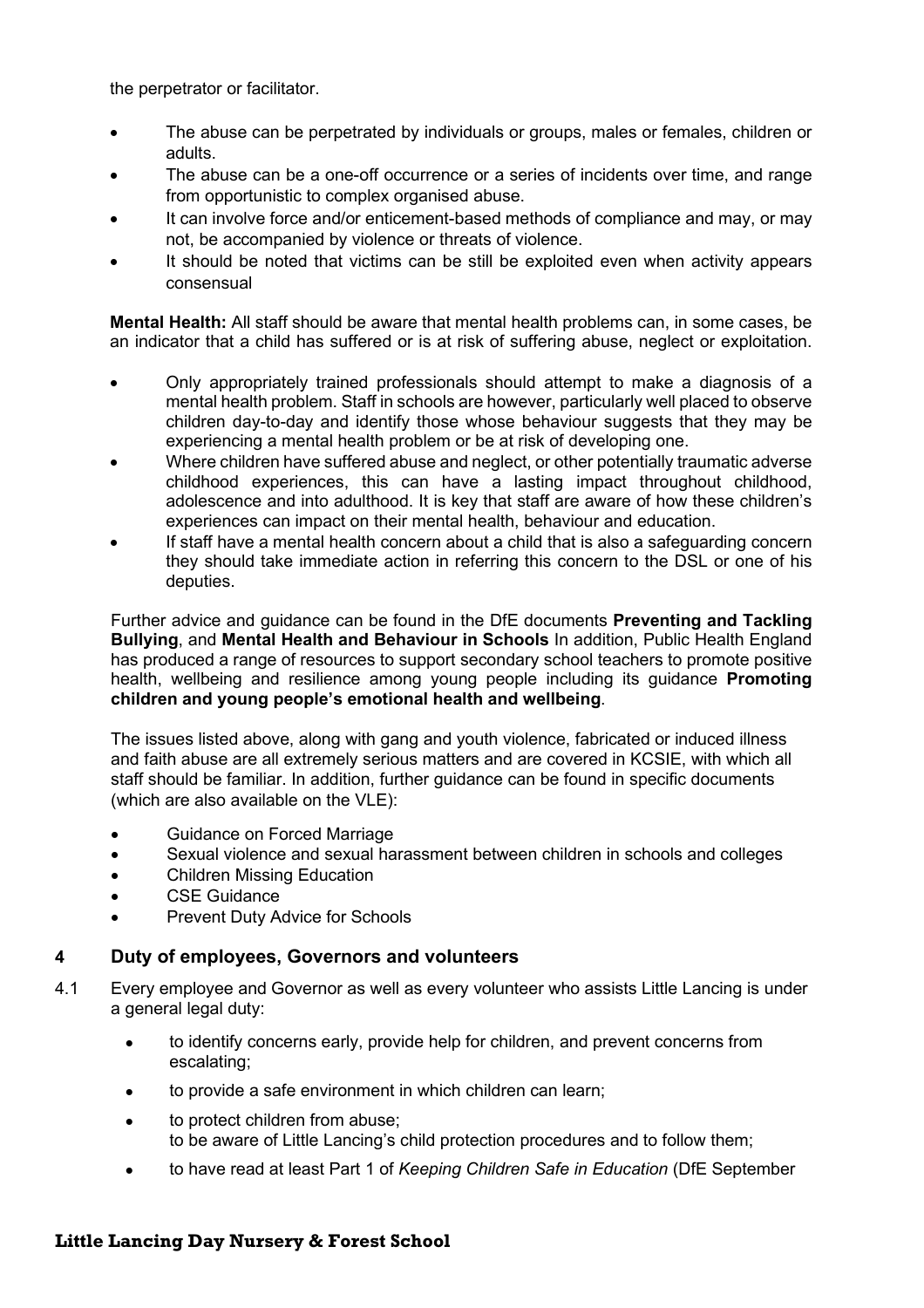2021) and, if working closely with children to have read Annex B;

- to have read and to follow the staff *Code of Conduct* (including the *Whistleblowing Policy*) as detailed in the Staff Handbook. This includes guidance on staff/child relationships and communications, including the use of social media;
- to be aware of systems within Little Lancing which support safeguarding and which will be explained to them as part of staff induction. This should include: the *child protection (safeguarding) policy*; the *promoting good behaviour policy;* the *peer-onpeer abuse policy*; the safeguarding response to children who go missing from education; and the role of the designated safeguarding lead (including the identity of the designated safeguarding lead and the deputy).
- to know how to access and implement the Sussex Child Protection and Safeguarding procedures, independently if necessary. These procedures are available as an electronic copy at <http://pansussexscb.proceduresonline.com/index.htm>
- to be aware of the early help process and understand their role in this. This includes identifying emerging problems, liaising with the DSL and sharing information with other professionals in undertaking an early help assessment;
- to be aware of the process for making referrals to children's social care and for statutory assessments that may follow such referral, along with the role they might be expected to play in such assessments;
- to know what to do if a child tells them he/she is being abused or neglected. Staff should know how to manage the requirement to maintain an appropriate level of confidentiality whilst keeping a sufficient record of any significant complaint, conversation or event and passing this on to the Designated Safeguarding Lead within the same day as the concern arises. This means only involving those who need to be involved, such as the designated safeguarding lead (or the Deputy DSL) and children's social care. Staff should never promise a child that they will not tell anyone about a report of abuse, as this may ultimately not be in the best interests of the child.
- to report any matters of concern to the Designated Safeguarding Lead or the Deputy DSL;
- to call the police (999) if a child is at immediate risk of significant harm;
- to report to the police (a mandatory duty) any case where they discover that an act of Female Genital Mutilation (FGM) appears to have been carried out - discussing such a case with the DSL who will involve Children's Social Care as appropriate.
- to undertake appropriate training, including induction training within their first days at Little Lancing and/update training at regular intervals (recorded at Annex A), in addition to receiving and noting informal updates (eg via email and staff meetings) which will occur at least annually;
- to maintain an attitude of 'it could happen here' where safeguarding is concerned. When concerned about the welfare of a child, all staff should always act in the interests of the child;
- to be active in reinforcing the anti-bullying policy and active in challenging unacceptable behaviour eg 'banter', discriminatory or derogatory language and attitudes and online behaviour which may occasion harm;
- to support the guidance that takes place pastorally on keeping safe and e-safety.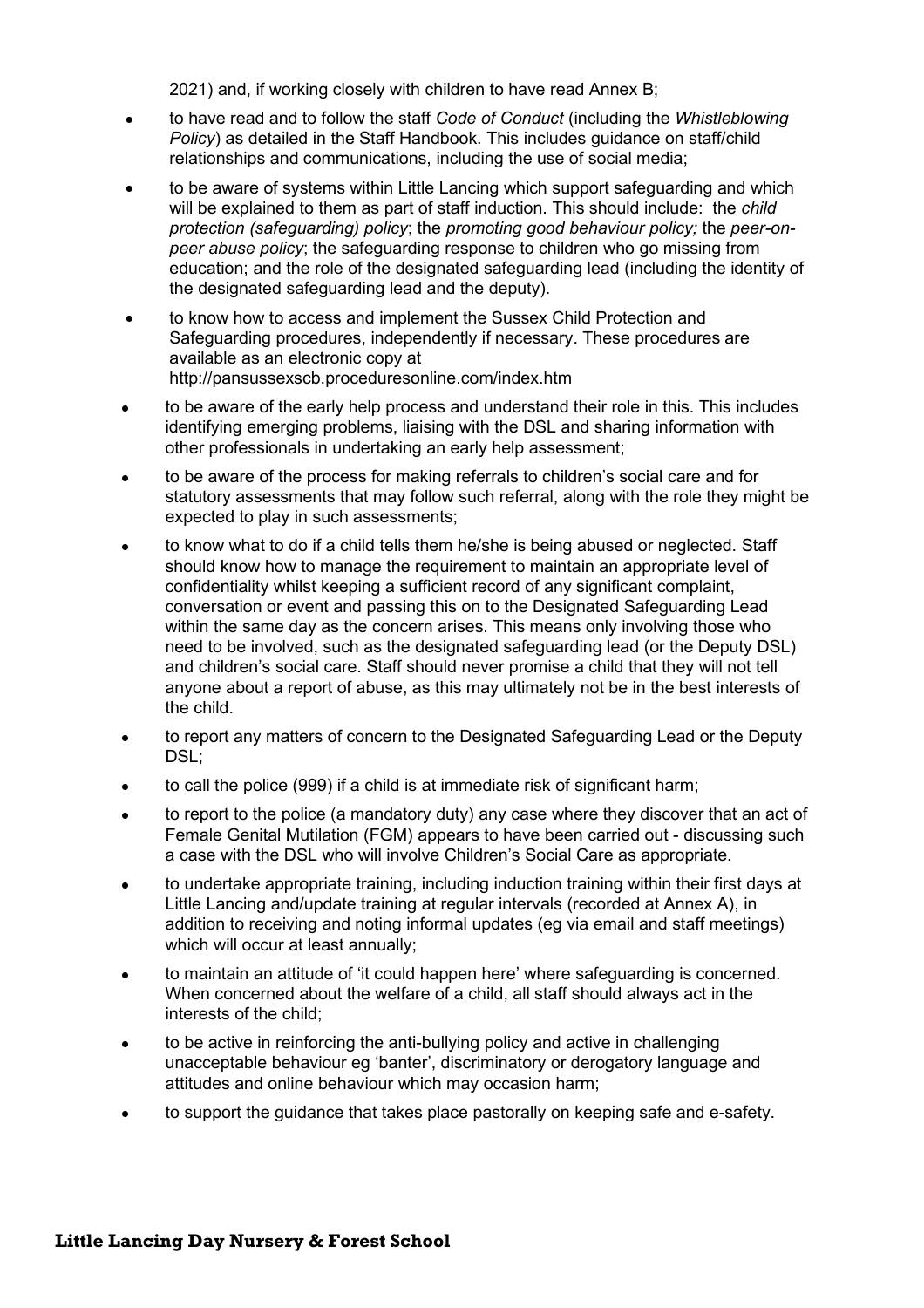#### 4.2 **Whistleblowing:**

All staff are required to report to the Designated Safeguarding Lead, the Deputy DSL or Heather Beeby any concern or allegations about poor or unsafe practice and potential failures in Little Lancing's safeguarding regime. They should expect that such concerns be taken seriously. In exceptional cases such reports should be made to Ofsted. There will be no retribution or disciplinary action taken against a member of staff for making such a report provided that it is done in good faith. Little Lancing's *Whistleblowing Policy* and the importance of this policy and of a culture of safety where concerns are raised and unsafe practice is challenged is highlighted in child protection training. The *NSPCC whistleblowing helpline* is available for staff who do not feel able to raise concerns regarding child protection failure internally, tel. 0800 028 0285; email [help@nspcc.org.uk](mailto:help@nspcc.org.uk)

#### 4.3 **Safer Recruitment:**

The College's recruitment and selection policy and procedures, including required checks for all staff, is in accord with the requirements of Part 3 of KCSIE (September 2021). Little Lancing seeks to create a culture that safeguards and promotes the welfare of our children. As part of this culture, we adopt robust recruitment procedures that deter and prevent people who are unsuitable to work with children from applying for or securing employment.

#### 4.4 **Early Help:**

Any child may benefit from early help, but all Nursery staff should be particularly alert to the potential need for early help for a child who:

- is disabled and has specific additional needs;
- has special educational needs (whether or not they have a statutory education, health and care plan);
- is frequently missing/goes missing from care or from home;
- Is at risk of modern slavery, trafficking or exploitation;
- is in a family circumstance presenting challenges for the child, such as substance abuse, adult mental health problems or domestic abuse;
- has returned home to their family from care;
- is showing early signs of abuse and/or neglect;
- is at risk of being radicalised or exploited;
- is a privately fostered child.

#### **5 Procedures**

- 5.1 **Initial complaint**: An employee, Governor or volunteer suspecting or hearing a complaint of abuse:
	- must listen carefully to the child and keep an open mind. Staff should not take a decision as to whether or not the abuse has taken place;
	- should refrain from asking questions as far as possible and must not ask leading questions, that is, a question which suggests its own answer;
	- must reassure the child but not give a guarantee of absolute confidentiality. The member of staff should explain that they need to pass the information to the Designated Safeguarding Lead or the Deputy Designated Safeguarding Lead who will ensure that the correct action is taken;
	- must keep a sufficient written record of the conversation. The record should include the date, time and place of the conversation and the essence of what was said and done by whom and in whose presence. The record should be signed by the person making it and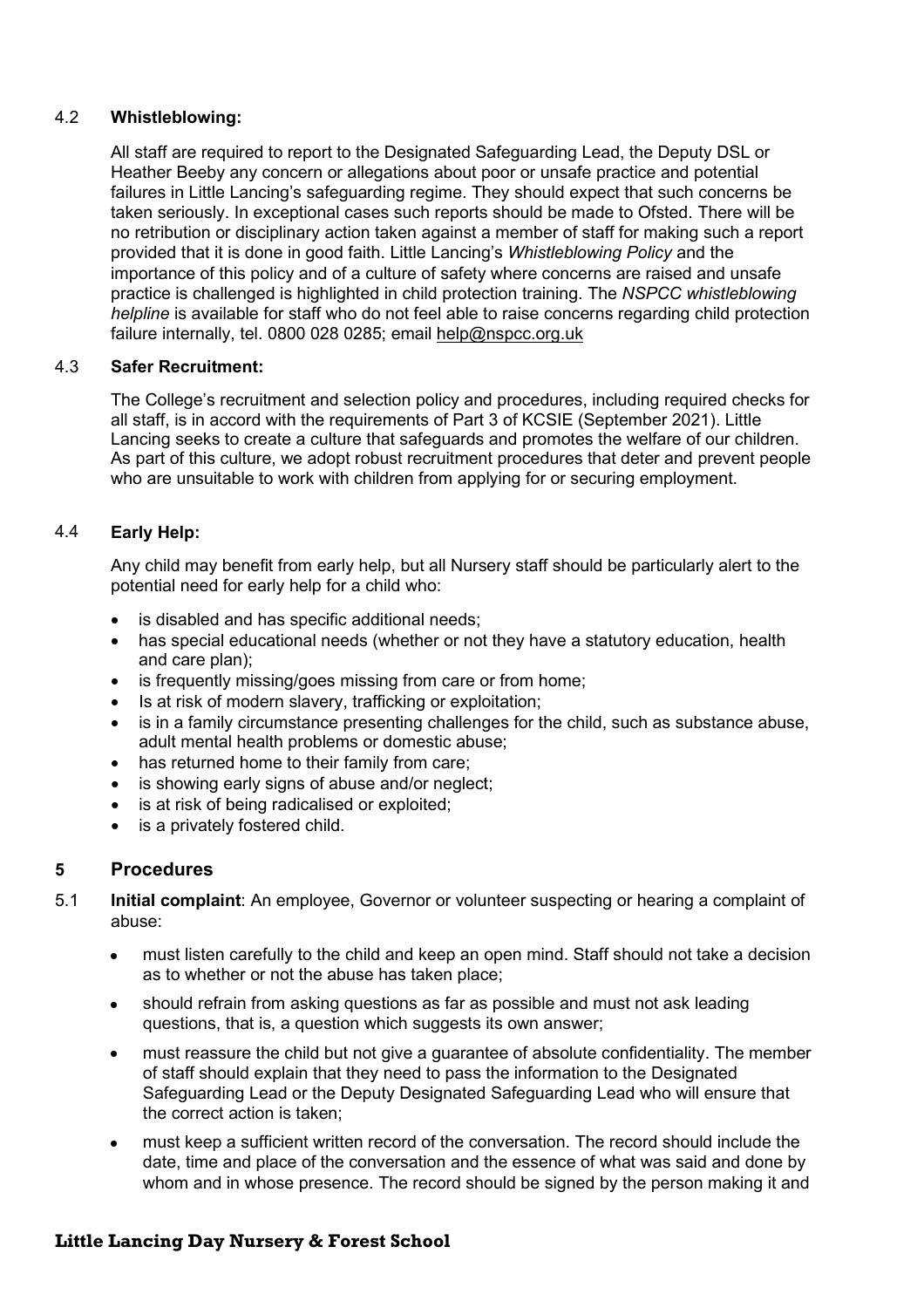should use names, not initials. The record must be kept securely and handed to the Designated Safeguarding Lead or the Deputy Designated Safeguarding Lead;

- must report any allegation of alleged abuse by a member of staff, including supply staff, volunteers, school governors and contractors immediately to the DSL or Deputy DSL. If the allegation is about the Nursery Manager, then this should be reported to Heather Beeby, Head of Lancing Prep Worthing. The DSL must, in addition, refer all cases of child abuse relating to staff, including supply staff, volunteers, school governors and contractors, to the LADO (*KCSIE, Part 4, Annex C*, 2021). The LADO will provide advice and then, if necessary, preside over the investigation or suspicion of abuse directed against anyone working in Little Lancing. All allegations are reported to the LADO immediately and within one working day at the latest.
- 5.2 **Preserving evidence**: All evidence (for example, scribbled notes, text messages, clothing, tablets or computers) must be safeguarded and preserved.
- 5.3 **Reporting**: All suspicion or complaints of abuse must be reported to the Designated Safeguarding Lead or in their absence the Deputy DSL immediately. If the complaint involves a member of staff, this must be reported to Heather Beeby by the DSL or her deputy.

#### **If a child is in immediate danger, the police must be called by dialling 999**

If at any point there is a risk of immediate serious harm to a child, a referral should be made to children's social care immediately. Anyone can make this referral in the absence of being able to make contact with the DSL or her deputy. If the child's situation does not appear to be improving, a staff member with concerns should press for re-consideration. Concerns should always lead to help for the child at some point.

If anyone other than the DSL makes the referral, they should inform the DSL as soon as possible.

Staff should not assume a colleague or another professional will take action and share information that might be critical in keeping children safe. They should be mindful that early information sharing is vital for effective identification, assessment and allocation of appropriate service provision.

**Information Sharing**: *Advice for practitioners providing safeguarding services to children, young people, parents and carers* supports staff who have to make decisions about sharing information. This advice includes the seven golden rules for sharing information and is available online here: https://www.gov.uk/government/publications/safequarding[practitioners-information-sharing-advice](https://www.gov.uk/government/publications/safeguarding-practitioners-information-sharing-advice)

#### 5.4 **Action by the Designated Safeguarding Lead**: The action to be taken will take into account:

- the local inter-agency procedures of the Local Safeguarding Children Board of West Sussex, or other LSCBs as appropriate;
- the nature and seriousness of the suspicion or complaint. A complaint involving a serious criminal offence will always be referred to children's social care and/or the police without further investigation within Little Lancing;
- the wishes and feelings of the child who has made a disclosure, provided that the child is of sufficient understanding and maturity and properly informed. However, there may be times when the situation is so serious that decisions may need to be taken, after all appropriate consultation, that override a child's wishes;
- the wishes and views of the complainant's parents, provided they have no interest which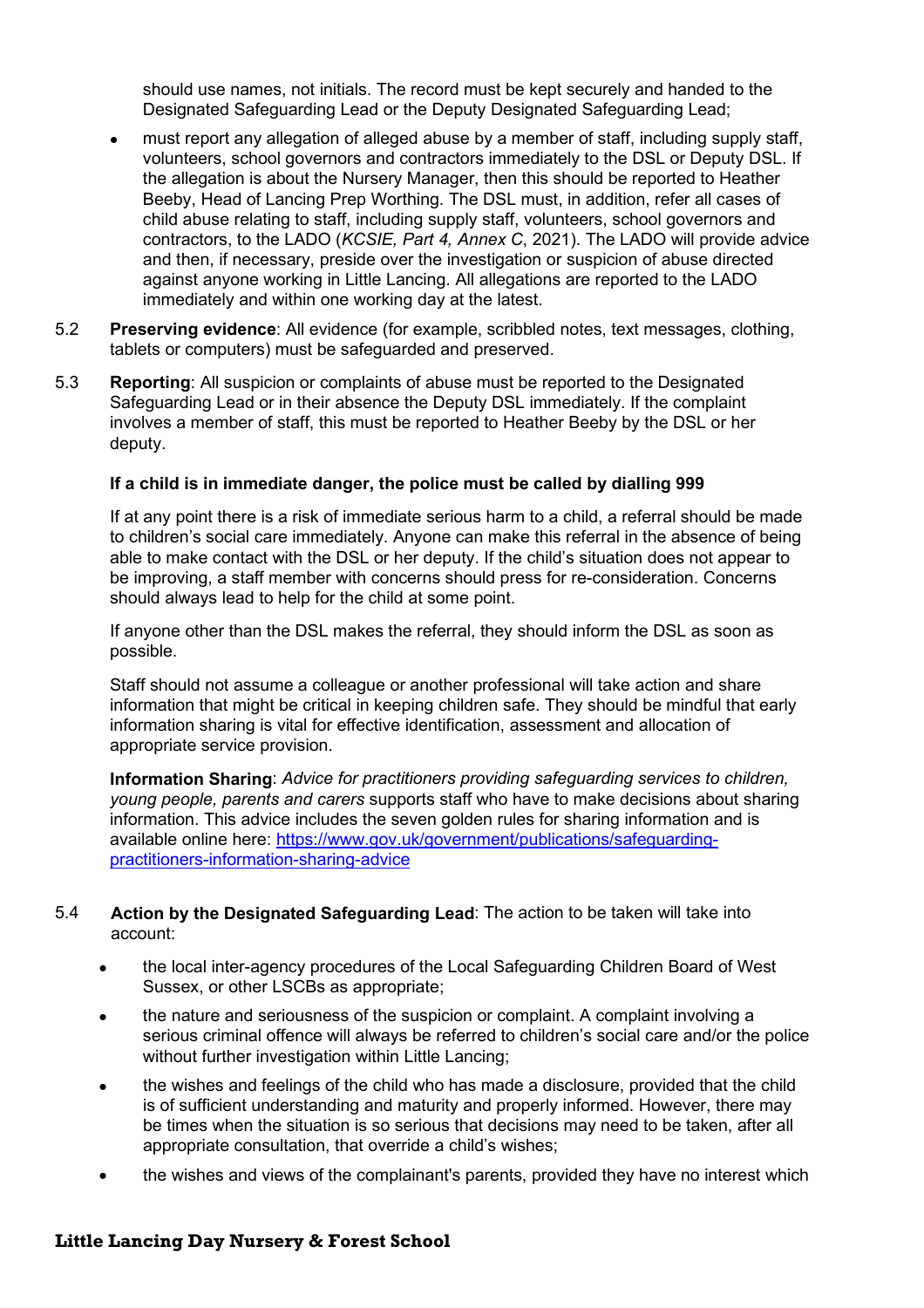is in conflict with the child's best interests and that they are properly informed. Again, it may be necessary, after all appropriate consultation, to override parental wishes in some circumstances. If the DSL is concerned that disclosing information to parents would put a child at risk, she will take further advice from the relevant professionals before making a decision to disclose;

- duties of confidentiality, so far as applicable;
- the lawful rights and interests of Little Lancing community as a whole including its employees and its insurers;
- if there is room for doubt as to whether a referral should be made, or to which body a referral should be made (eg to *Channel* or Children's Social Care for a child at risk of radicalisation) the DSL may consult with the Local Authority Designated Officer or other appropriate professionals on a no names basis without identifying the family. However, if sufficient concern exists that a child may be at risk of significant harm, or if there is suspicion of abuse and/or a disclosure is made, a referral will be made without delay and within 24 hours. If the initial referral is made by telephone, the Designated Person will confirm the referral in writing to children's social care also within 24 hours. If no response or acknowledgment is received within three working days, the Designated Person will contact children's social care again.
- Child in Need. If a child is not deemed to be suffering, or likely to suffer, significant harm but is deemed to be in need of additional support from one or more agencies, they should be referred to the DSL and will be assessed for early help, in line with local interagency procedures.
- 5.5 **Referral guidelines**: It is key that children receive the right help at the right time to address risks and to prevent issues escalating. A referral to children's social care or police should be made when a child has suffered, or is likely to suffer, harm and/ or where a criminal offence has taken place. If necessary anyone can make such a referral. (See Annex B).
- 5.6 **External agencies**: In the event that Little Lancing decides not to refer a particular incident to the police, the parents and child will be informed of their right to make their own complaint or referral. Children and their parents have access to a complaints procedure in relation to issues affecting their welfare which provides contact details for Ofsted.
- 5.7 **(A) Allegations against staff that may meet the harms threshold**: including volunteers, supply staff and school governors)**:** Little Lancing has procedures for dealing with allegations against staff (and volunteers who work with children) that aim to strike a balance between the need to protect children from abuse and the need to protect staff and volunteers from false or unfounded allegations. These procedures follow the guidance in *Keeping Children Safe in Education [Part 4]* (2021).

The following process must be followed:

- Make an immediate written record of the allegation using the informant's words including: time, date and place where the alleged incident took place, brief details of what happened, what was said and who was present
- This record should be signed, dated and immediately passed on to the Head or Chair of Governors (if the allegation relates to the Head)
- The recipient of an allegation must not unilaterally determine its validity and failure to report it in accordance with procedures is a potential disciplinary matter. The Headteacher or Chair will not investigate the allegation themselves, or take written or detailed statements, but will assess and decide whether to refer the concern to the LADO. If there is any doubt as to whether to refer, advice should be taken from the LADO.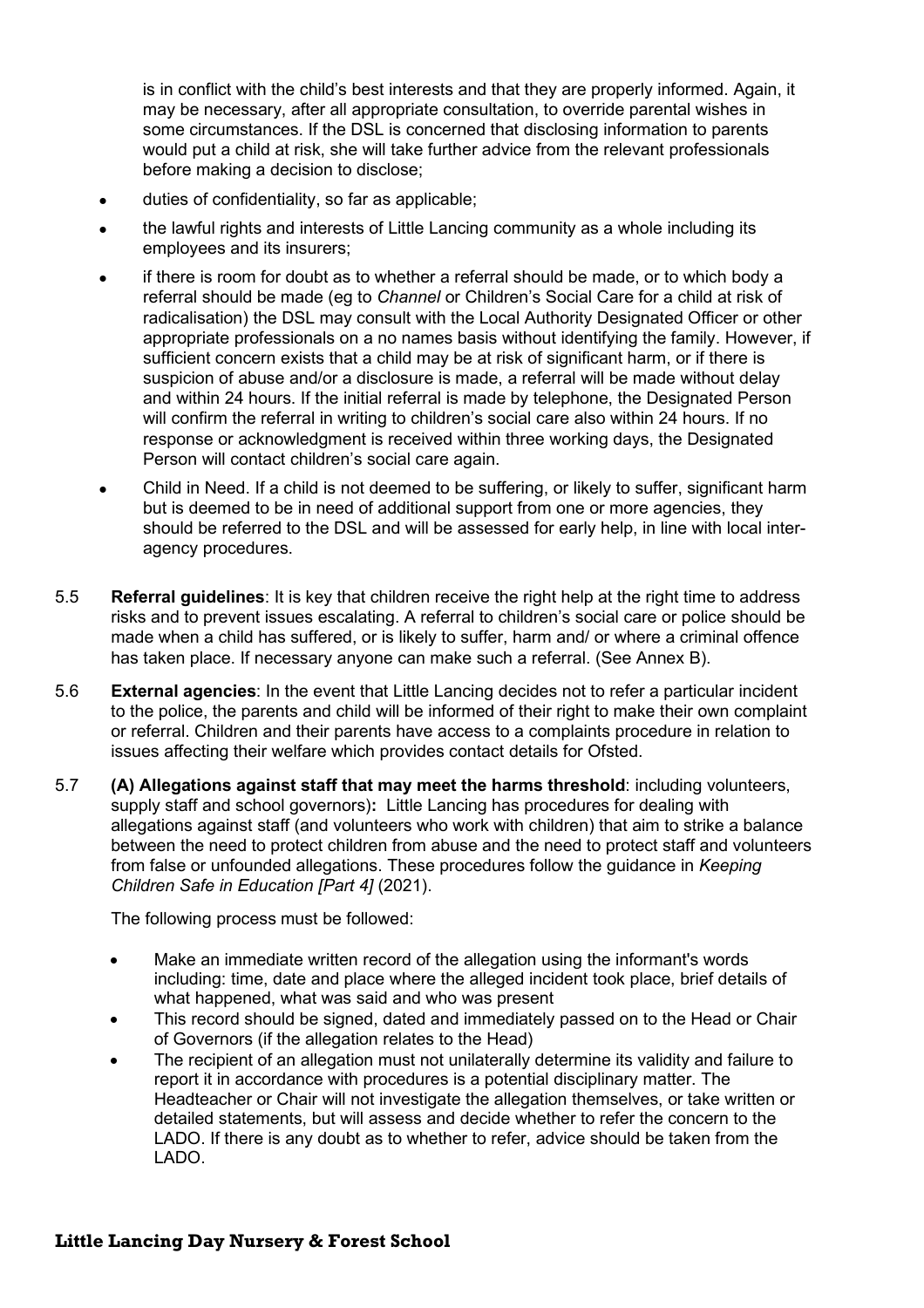- If there are concerns that a child is at risk, the matter must be immediately reported to MASH.
- Any records generated in the course of such matters must be retained securely, away from other child protection and personnel records and only be accessed by those who need to for investigation / review purposes.
- Guidelines contained within the Pan Sussex Child Protection and Safeguarding Procedures in respect of managing allegations made against people who work or volunteer with children, found **[here](https://sussexchildprotection.procedures.org.uk/tkhp/children-in-specific-circumstances/allegations-against-people-who-work-with-care-for-or-volunteer-with-children)** , must be followed on each occasion. If there is any doubt then advice must be taken from the LADO.

Little Lancing will not undertake its own investigations of an allegation without prior consultation with the LADO, or in the most serious cases the police, in order not to jeopardise statutory investigations.

Suspension will not be an automatic response to an allegation. Full consideration will be given to all the options, subject to the need to ensure:

- the safety and welfare of the children or child concerned; and
- the need for a full and fair investigation.

Where an allegation or complaint is made against the Nursery Manager, the person receiving the allegation should, without first notifying the Nursery Manager, immediately inform Heather Beeby, Head of Lancing Prep Worthing or Sally Godward, Buxbrass Nominated Officer for Little Lancing. Heather Beeby or Sally Godward will consult with the relevant LADO.

Detailed guidance is given to staff to ensure that their behaviour and actions do not place children or themselves at risk of harm or of allegations of harm to a pupil. This guidance is contained in the *Staff Code of Conduct* and the Staff Handbook.

If Little Lancing ceases to use the services of a member of staff or supply staff (or a Governor or volunteer) because they are unsuitable to work with children, a compromise agreement will not be used and there will be a prompt and detailed report to the DBS. The school will consider whether to make a referral to the Teaching Regulatory Agency where the criteria are met. Any such incidents will be followed by a review of the safeguarding procedures within Little Lancing with a report being presented to the Governing Body without delay.

**(B) Concerns that do not meet the harm threshold** (including volunteers, supply staff, school governors and contractors):

The term 'low-level' concern does not mean that it is insignificant, it means that the behaviour towards a child does not meet the harm threshold. A low-level concern is any concern – no matter how small, and even if no more than causing a sense of unease or a 'nagging doubt' that an adult working in or on behalf of the school or college may have acted in a way that: • is inconsistent with the staff code of conduct, including inappropriate conduct outside of work;

and • does not meet the allegations threshold or is otherwise not considered serious enough to consider a referral to the LADO.

It is important to create and embed a culture of openness, trust and transparency in which the College's values and expected behaviour which are set out in the staff code of conduct are constantly lived, monitored and reinforced by all staff.

Safeguarding concerns about a member of staff should be referred to the DSL or Deputy DSL.

**Non recent allegations:** Where an adult makes an allegation to a school or college that they were abused as a child, Lancing College would advise the individual to report the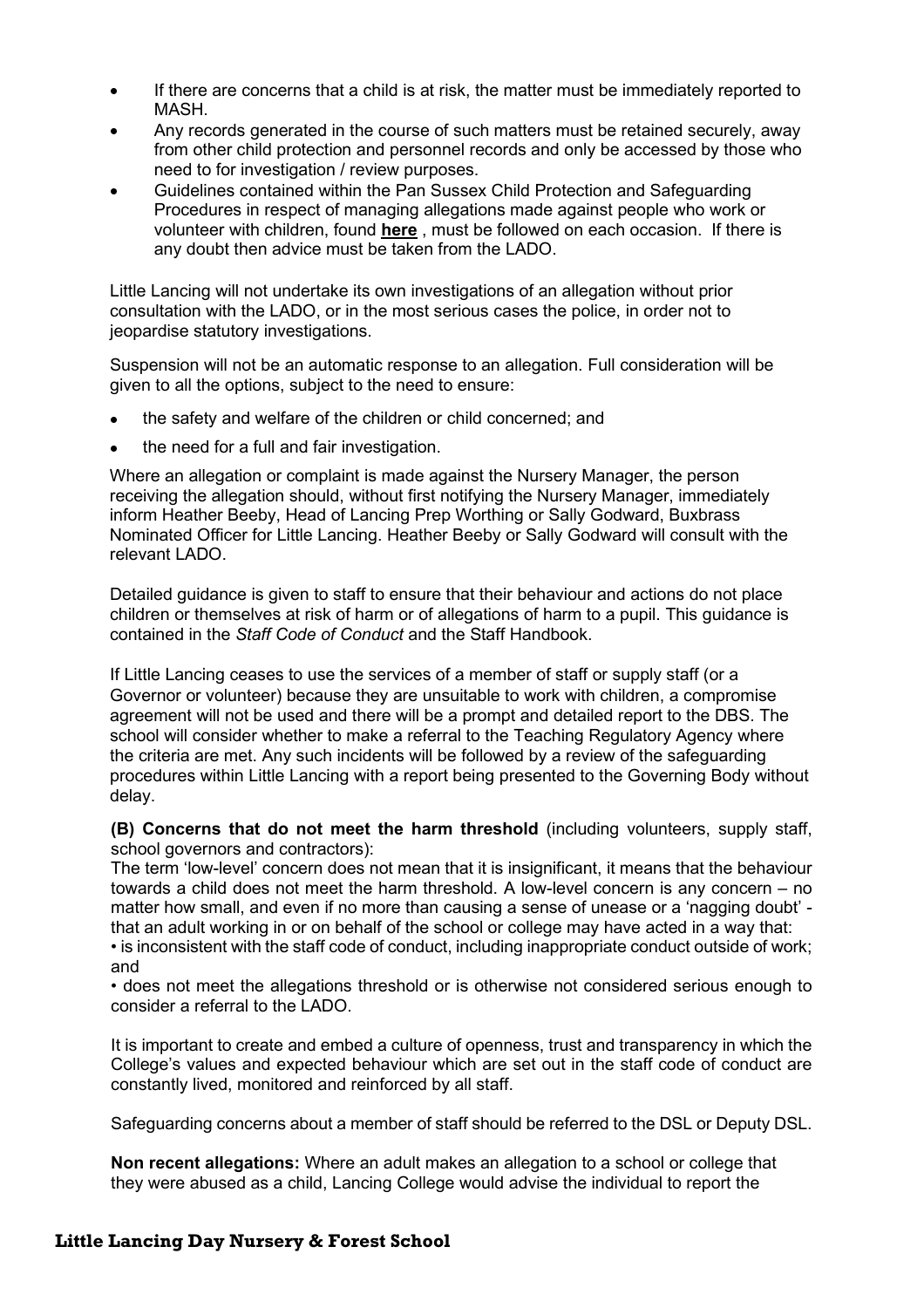allegation to the police. Non recent allegations made by a child, will be reported to the LADO who will coordinate with children social care and the police. Abuse can be reported no matter how long ago it happened.

- 5.8 **School complaints:** Complaints by parents about any aspect of nursery MUST be reviewed to ensure there are no allegations against staff, including volunteers, contained within the complaint which require referral to LADO.
- 5.9 **Allegations against children:** A child against whom an allegation of abuse has been made may be suspended from Little Lancing during the investigation and Little Lancing's policy on behaviour, discipline and sanctions will apply.

In the instance where there is the allegation of abuse by one or more children against another child where there is 'reasonable cause to suspect that a child is suffering, or likely to suffer, significant harm' then any such abuse will be referred to local agencies as a child protection concern. In the event of disclosure about child on child abuse, all children involved, whether perpetrator or victim, will the treated as being 'at risk'.

5.10 **Peer on Peer Abuse:** This can include (but is not limited to) bullying (including cyberbullying, prejudice-based and discriminatory bullying); sexual violence and sexual harassment; physical abuse such as hitting, kicking, shaking, biting, hair pulling, or otherwise causing physical harm; sexting and initiating/hazing type violence and rituals; abuse within intimate partner relationships; consensual and non-consensual sharing of nudes and seminudes images and/or videos; causing someone to engage in sexual activity without consent.

The Nursery seeks to ensure that the risk of Peer on Peer abuse is minimised by:

- challenging inappropriate behaviours
- Providing a developmentally appropriate PSHE programme which develops children's understanding of consent, acceptable behaviour and healthy relationships;
- Developing robust risk assessments and providing targeted work and support for pupils identified as being a potential risk to other children;
- Having systems in place for any children to raise concerns with staff knowing that they will be listened to, believed and valued;
- Clarity about how allegations of peer on peer abuse will be recorded, investigated and dealt with
- Clear processes through which all children (victims, perpetrators and others affected by peer on peer abuse) will be supported
- Recognition that all peer on peer abuse is unacceptable and will be taken seriously, including clarity that it should never be passed off as 'banter' or 'having a laugh' or 'part of growing up'.
- Ensuring that staff are suitably trained to manage a report of child on child sexual violence.

The Nursery's *Policy on Peer on Peer Abuse* details this guidance in full.

#### 5.11 **Sexual violence and sexual harassment between children in schools and colleges**

Context: Sexual violence and sexual harassment can occur between two children of any age and sex. It can also occur through a group of children sexually assaulting or sexually harassing a single child or group of children. Children who are victims of sexual violence and sexual harassment will likely find the experience stressful and distressing. This will, in all likelihood, adversely affect their educational attainment. Sexual violence and sexual harassment exist on a continuum and may overlap, they can occur online and offline (both physical and verbal) and are never acceptable. Sexual violence and sexual harassment can take place within intimate personal relationships between peers. It is important that all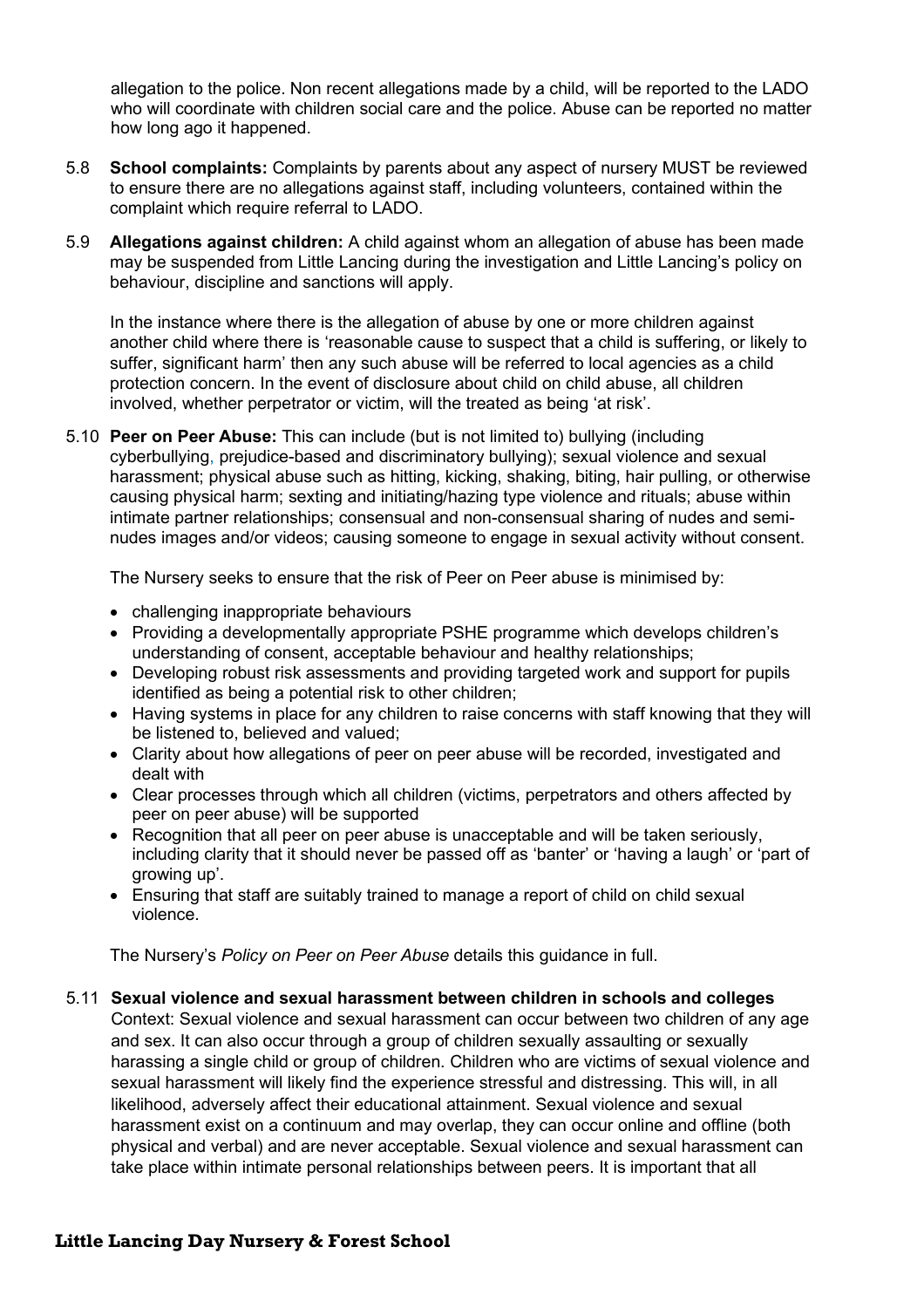victims are taken seriously and offered appropriate support. Staff should be aware that some groups are potentially more at risk. Evidence shows girls, children with SEND and LGBT children are at greater risk. Staff should be aware of the importance of:

- making clear that sexual violence and sexual harassment is not acceptable, will never be tolerated and is not an inevitable part of growing up;
- not tolerating or dismissing sexual violence or sexual harassment as "banter", "part of growing up", "just having a laugh" or "boys being boys"; and
- challenging behaviours (potentially criminal in nature), such as grabbing bottoms, breasts and genitalia, flicking bras and lifting up skirts. Dismissing or tolerating such behaviours risks normalising them.

#### 5.12 **Managing reports of peer on peer sexual violence and harassment**

- A Responding to reports of sexual violence and sexual harassment
- Children making a report of sexual violence or sexual harassment will be taken seriously, kept safe and will be well supported. Staff taking a report must never promise confidentiality and inform the DSL immediately.
- If a child is at risk of harm, is in immediate danger, or has been harmed, a referral will be made without delay.
- Parents or carers should be informed at an early stage (unless this would put the child at greater risk).
- B Risk Assessment
- Following the report the DSL will make an immediate risk and needs assessment, which considers:
	- The victim, especially their protection and support;
	- The alleged perpetrator, their support needs and any discipline action;
	- All other children at the school;
	- The victim and the alleged perpetrator sharing classes and space at school.
- The risk assessment will be recorded and kept under review.
- Where there has been other professional intervention and/or other specialist risk assessments, these professional assessments will be used to inform the College's approach to supporting and protecting pupils.
- C Actions
- The DSL will consider the following actions:
	- The wishes of the victim;
	- The nature of the incident including whether a crime has been committed and the harm caused;
	- Ages of the children involved;
	- Developmental stages of the children;
	- Any power imbalance between the children;
	- Any previous incidents;
	- Ongoing risks;
	- Other related issues or wider context.
- D. Options
- The DSL, in consultation with the Safeguarding Team, will decide between the following options:
	- Manage internally
	- Early Help intervention
	- Refer to Children's Social Care
	- Report to the police (generally in parallel with a referral to Children's Social Care)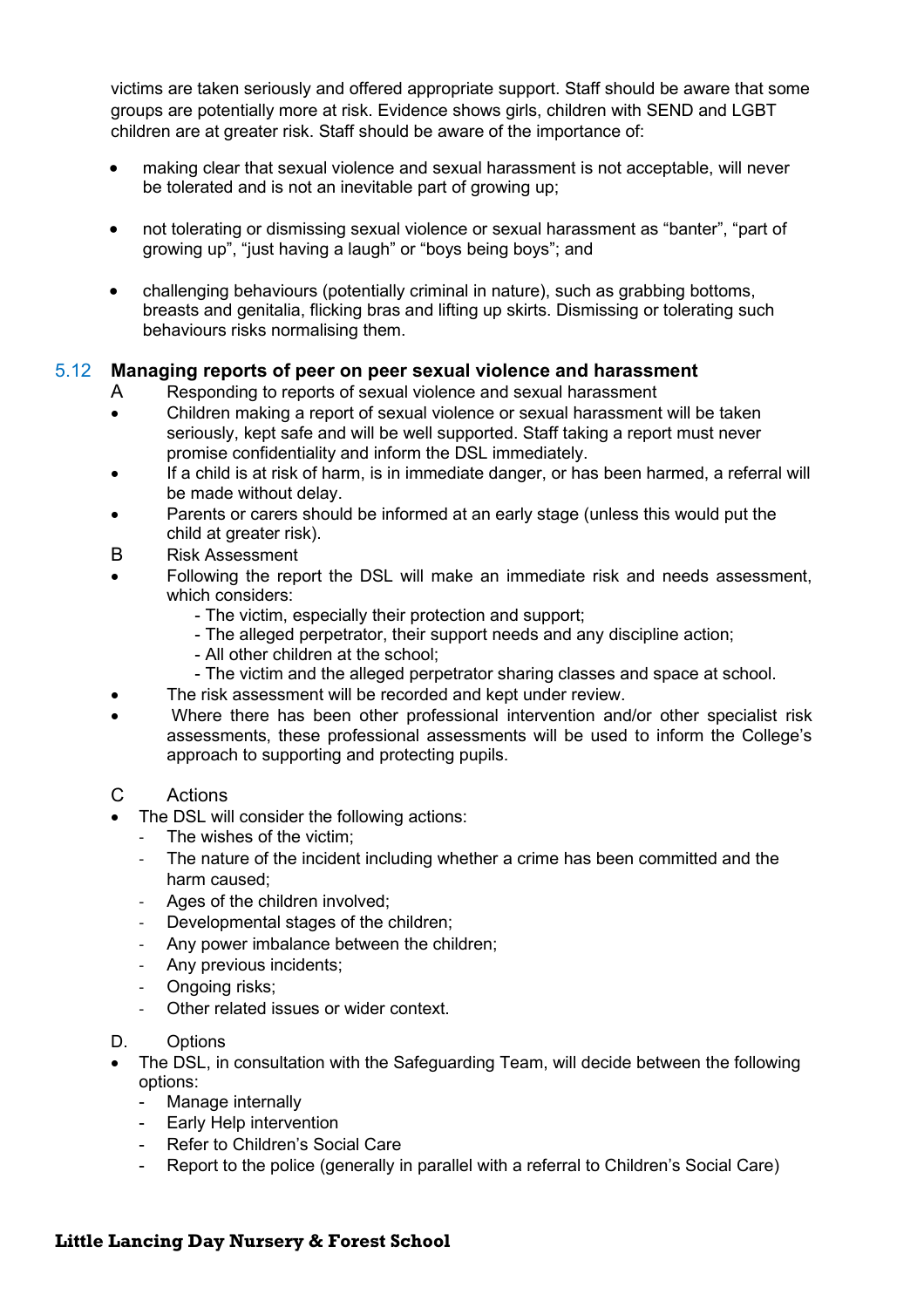- E. Ongoing Response
	- The DSL will manage each case individually and ensure that the risk assessment is reviewed regularly with relevant partner agencies, for example the Police and Children's Social Care.
	- Where there is a criminal investigation into a rape, assault by penetration or sexual assault, the alleged perpetrator would be removed from any classes they share with the victim.
	- The DSL will consider how best to keep the victim and perpetrator a reasonable distance apart on school premises and on transport where appropriate.
	- Where a criminal investigation into a rape, assault by penetration or sexual assault or leads to a conviction or caution, the College will take disciplinary action in line with its Rewards, Discipline and Sanctions Policy. Whether or not allowing the perpetrator to remain in the same school or college would seriously harm the education or welfare of the victim (and potentially themselves and other pupils) is one of several factors that will be considered.
	- The victim, alleged perpetrator and any other affected children and adults will be offered appropriate support. The College recognises that taking disciplinary action and providing appropriate support are not mutually exclusive actions and can occur at the same time if necessary.

The response to a report of sexual violence or sexual harassment from a child is very important. It is essential that all victims are reassured and that they are being taken seriously and that they will be supported and kept safe. If a member of staff has concerns about a child or a child makes a report to them they should make a referral to the DSL, following the processes outlined in 4.1

- 5.12 **Suspected harm from outside Little Lancing**: A member of staff who suspects that a child is suffering harm from outside Little Lancing should discuss this matter with the DSL, and consideration will be given as to who best should seek to elicit information from the child using sensitively "open", and not leading, questions. A sufficient record should be made of the conversation and, if there are concerns confirmed, the matter should be referred to the Designated Safeguarding Lead or their deputy.
- 5.13 **Missing child**: All staff should follow the procedures outlined in the policy (refer to the Staff Handbook) for searching for, reporting and recording any child missing from school. The procedure includes the requirement to record any incident, the action taken and the reasons given by the child for being missing.

#### 5.14 **Use of mobile phones and cameras in the Nursery**

Children have their photographs taken to provide evidence of their achievements for developmental records (*The Early Years Foundation Stage*, EYFS 2018). Staff, visitors, volunteers and students are not permitted to use their own mobile phones, iPads or cameras to take or record any images of children for their own records during session times but instead must use cameras belonging to Little Lancing or Lancing College, or iPads provided for the purpose. Staff may take photographs of children in the EYFS setting, with parental consent, using a nursery/college camera or iPad for the following purposes: in order to provide evidence of any practical educational activities or outdoor learning that has taken place during the day, or on school trips to document their outing for newsletters and for their learning journey. Staff must regularly delete all photos and videos from such devices.

#### **6 Monitoring**

- 6.1 The Designated Safeguarding Lead will monitor the operation of this policy and its procedures and make a termly report to the Governors
- 6.2 The Governing Body will undertake an annual review of Little Lancing's child protection policies and procedures and of the efficiency with which the related duties have been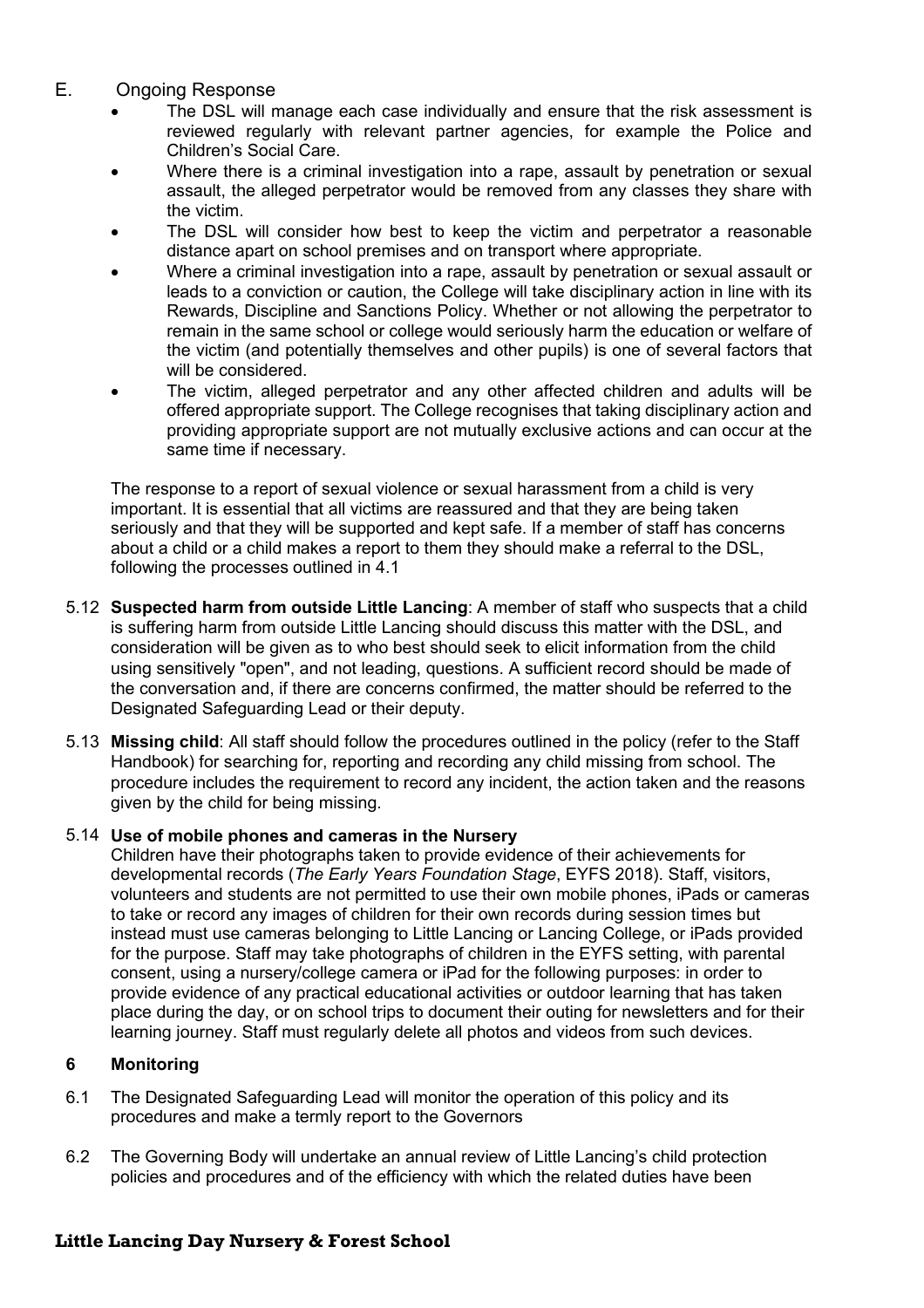discharged. The member of the Governing Body taking leadership responsibility for Little Lancing's safeguarding arrangements is Mrs Anne-Marie Edgell.

- 6.3 The Governors will ensure that any deficiencies or weaknesses in regard to child protection arrangements are remedied without delay.
- 6.4 The Governors, through the Bursar, will ensure appropriate child protection checks apply to all staff including supply staff, governors, volunteers, employees of other organisations spending extended time on Little Lancing premises, or working with Little Lancing's children on another site (for example in a separate institution).
- 6.5 The Governors, through the Bursar, will ensure appropriate checks are in place to keep children safe when hiring or renting out College facilities to external organisations or individuals. Failure of the external organisations or individuals to fully comply will lead to a termination of the hiring or rental agreement.
	- 6.6 The Governors, through the Nursery Manager, will ensure that where Little Lancing ceases to use the services of any person (whether employed, contracted, a volunteer or student) because that person was considered unsuitable to work with children, a report is made to the Disclosure and Barring Service (DBS) within one month of the person leaving Little Lancing. The Governors have noted that failure to make a report constitutes an offence.

#### **7 Safeguarding in a time of COVID-19**

**Mental health.** Negative experiences and distressing life events, such as the current circumstances, can affect the mental health of children and their parents. The nursery is committed to ensure appropriate support is in place for them. The DfE guidance on [mental](https://www.gov.uk/government/publications/mental-health-and-behaviour-in-schools--2) health and [behaviour](https://www.gov.uk/government/publications/mental-health-and-behaviour-in-schools--2) in schools will be referenced to identify children who might need additional support, and to put this support in place. The guidance sets out how mental health issues can bring about changes in a child's behaviour or emotional state which can be displayed in a range of different ways, all of which could be an indication of an underlying problem. This can include for example being fearful or withdrawn; aggressive or oppositional; or excessive clinginess. This support will be delivered in different ways via our usual support structures and, where required, from support services and in liaison with external agencies.

Arrangements have been put in place via risk assessments approved by the Governing Body to ensure the safety and wellbeing of children who attended nursery during the first lockdown and those who returned after 1 June 2020 following Government Guidelines. These risk assessments have been extended and modified for the return of all children and staff onto the nursery site.

The importance of ensuring that relevant safeguarding and welfare information remains up to date and accurate as children physically returned to nursery is clear and communications to parents have requested that we be updated of any changes.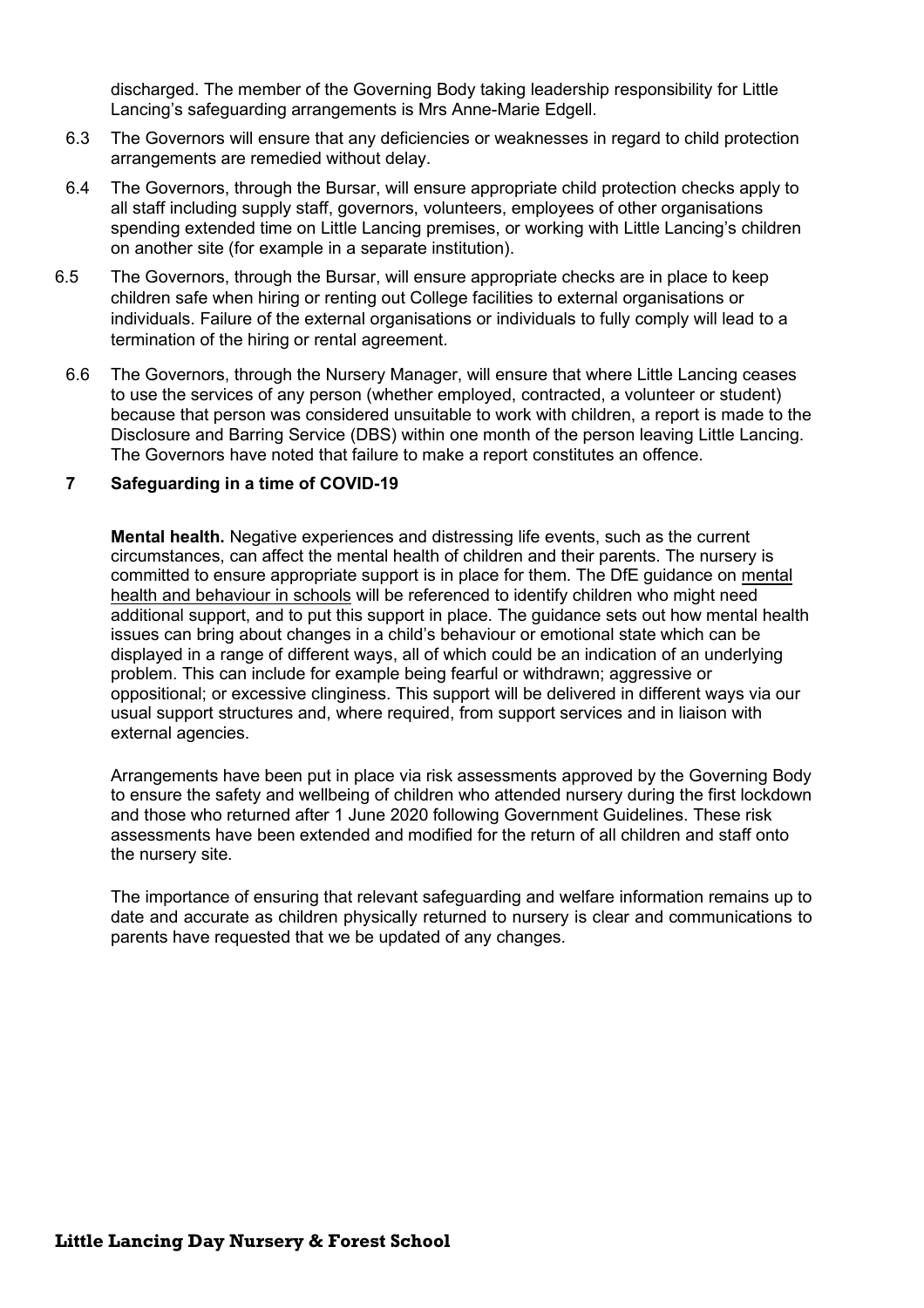#### **8 Contact numbers**

- 8.1 **West Sussex Safeguarding Children Board: 0330 222 5296 West Sussex Multi-Agency Safeguarding Hub: [MASH@westsussex.gov.uk](mailto:MASH@westsussex.gov.uk) 01403 229 900 or 0330 222 6664 (out of hours)**
- 8.2 **West Sussex Local Authority Designated Officer or Deputy (Safeguarding in Education and Allegations Management): Miriam Williams/Donna Tomlison: 0330 222 6450**

Email: [LADO@westsussex.gov.uk](mailto:LADO@westsussex.gov.uk)

Assistant LADO: Sally Arbuckle: 0330 222 6450 Email: [sally.arbuckle@westsussex.gov.uk](mailto:sally.arbuckle@westsussex.gov.uk) 

West Sussex Safeguarding in Education Manager: Jez Prior 0330 222 4030

8.3 Disclosure and Barring Service: 01325 953795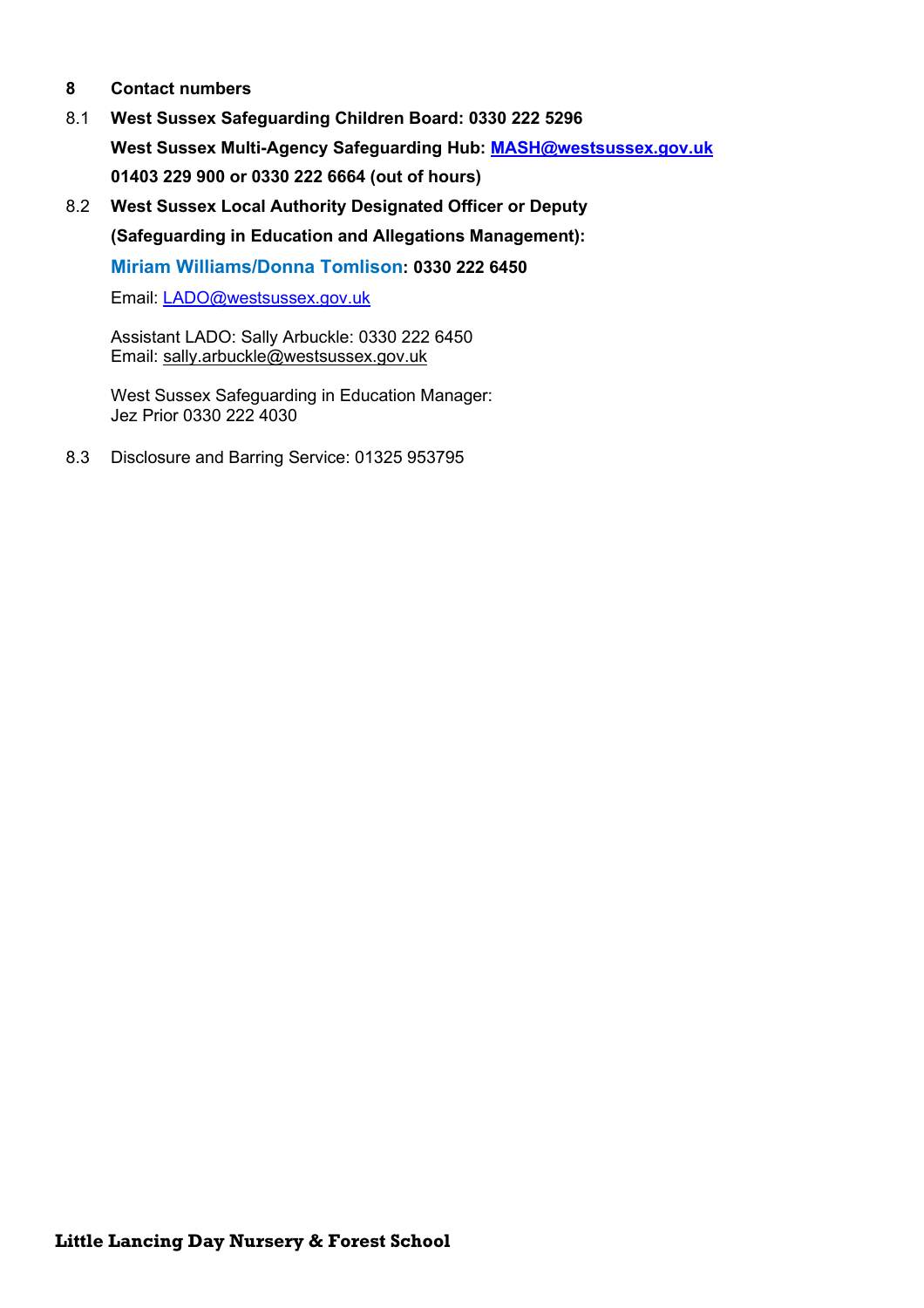8.4 The following contact details may be useful for staff or children:

Rachel Martini (DSL, Little Lancing): [rmartini@lancing.org.uk;](mailto:rmartini@lancing.org.uk) 01273 465900

Jovita Opio (Deputy DSL, Little Lancing): [jopio@lancing.org.uk;](mailto:jopio@lancing.org.uk) 01273 465900

Heather Beeby, Head of Lancing Prep Worthing, Trained DSL

[hbeeby@lancing.org.uk;](mailto:hbeeby@lancing.org.uk) 01903 201123 / 07445 774349

Sally Godward, BUXBRASS Nominated Officer for Little Lancing

[sally.godward@nhs.net;](mailto:sally.godward@nhs.net) Mobile 07720705581

| 01243 538 080         |
|-----------------------|
| 0800 1111             |
| 0808 800 5000         |
| www.ceop.police.co.uk |
| 0300 123 1231         |
| 0207 340 7264         |
| 0207 783 8330         |
|                       |

#### **9 Links to other policies**

This policy is linked to and underpinned by a number of other policies sent to staff prior to their commencement of employ\*, through the Staff Handbook or available in hard copy by request:

- Policy for the Induction of New Staff\*
- Staff Code of Conduct\*
- Recruitment Policy
- Positive Behaviour Policy
- Promoting Fundamental British Values Policy
- Supervision Policy
- Whistleblowing Policy
- Access to School Premises Policy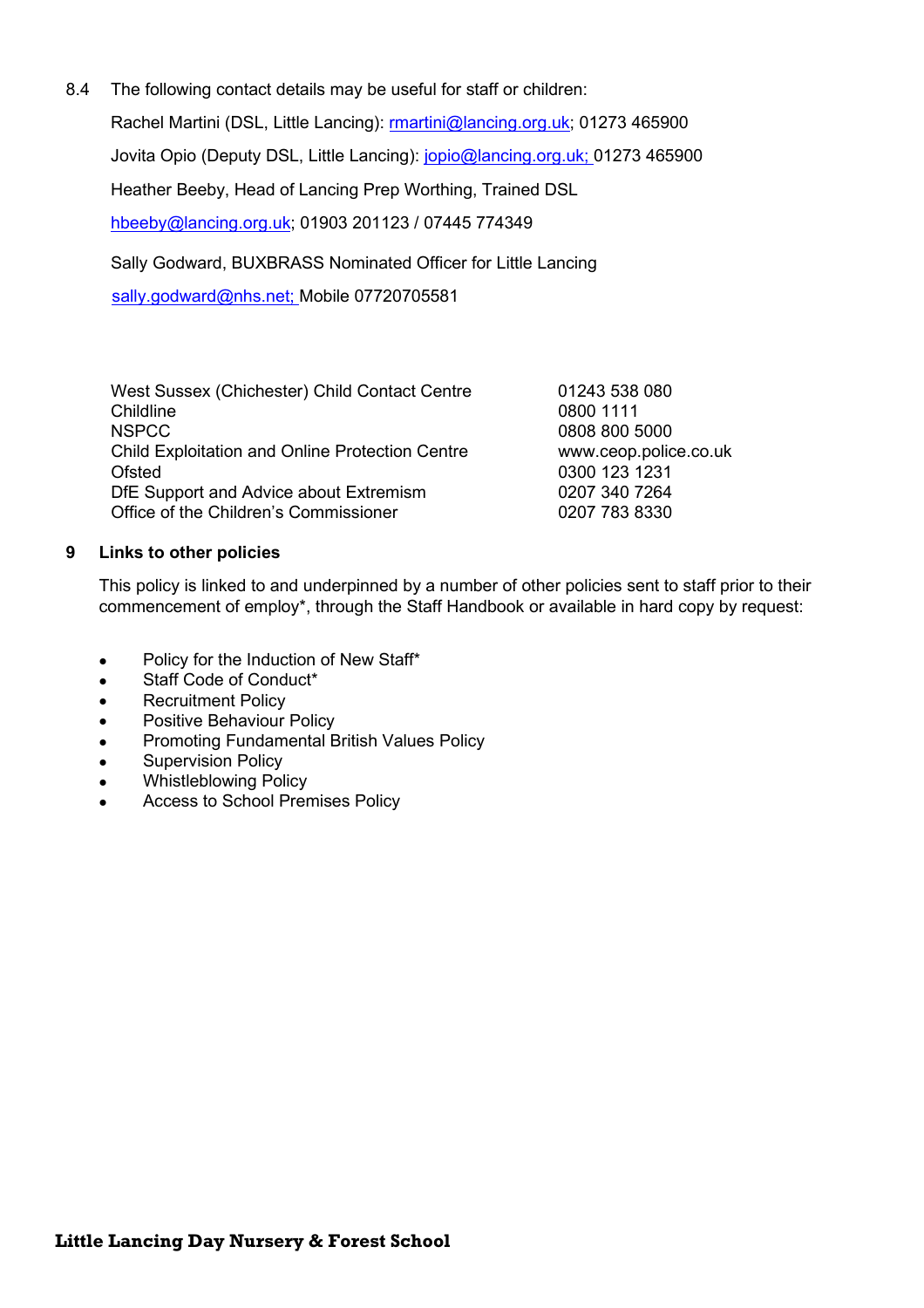#### **A Record of recent Safeguarding/Child Protection training at Little Lancing Day Nursery & Forest School**

All Lancing College staff undertake the *Educare* Child Protection Refresher annually.

• Safeguarding/Child Protection training/update for new and existing nursery staff and volunteers

Due November 2021 27 November 2020 19 August 2019

• DSL training undertaken by Nursery Manager and Deputy Nursery Manager

24 March 2021 11 November 2019

- Safeguarding/Child Protection training/update for Governors (who are also Governors of Lancing College)
	- 25 June 2021 19 March 2021 27 November 2020 20 March 2020 29 November 2019 21 June 2019 22 March 2019 30 November 2018 15 June 2018 2 March 2018 1 December 2017

| <b>Authorised by</b>                          | resolution of The Governing Body                                                                                                                   |  |
|-----------------------------------------------|----------------------------------------------------------------------------------------------------------------------------------------------------|--|
| Date                                          | 2 September 2019                                                                                                                                   |  |
|                                               | <b>Review Date: March 2023</b>                                                                                                                     |  |
|                                               | Updated September 2021 HB/RM, Updated March 2022 JO RM                                                                                             |  |
| Effective date of the policy                  | Effective from 2 September 2019                                                                                                                    |  |
| Circulation                                   | Governors/all staff/volunteers automatically<br>Available on website<br>Parents on request                                                         |  |
| <b>Status</b>                                 | Complies with Working Together to Safeguard Children (HM Gov<br>July 2018) and DfE guidance Keeping Children Safe in Education<br>(September 2021) |  |
| <b>Next Review Date:</b><br><b>March 2023</b> |                                                                                                                                                    |  |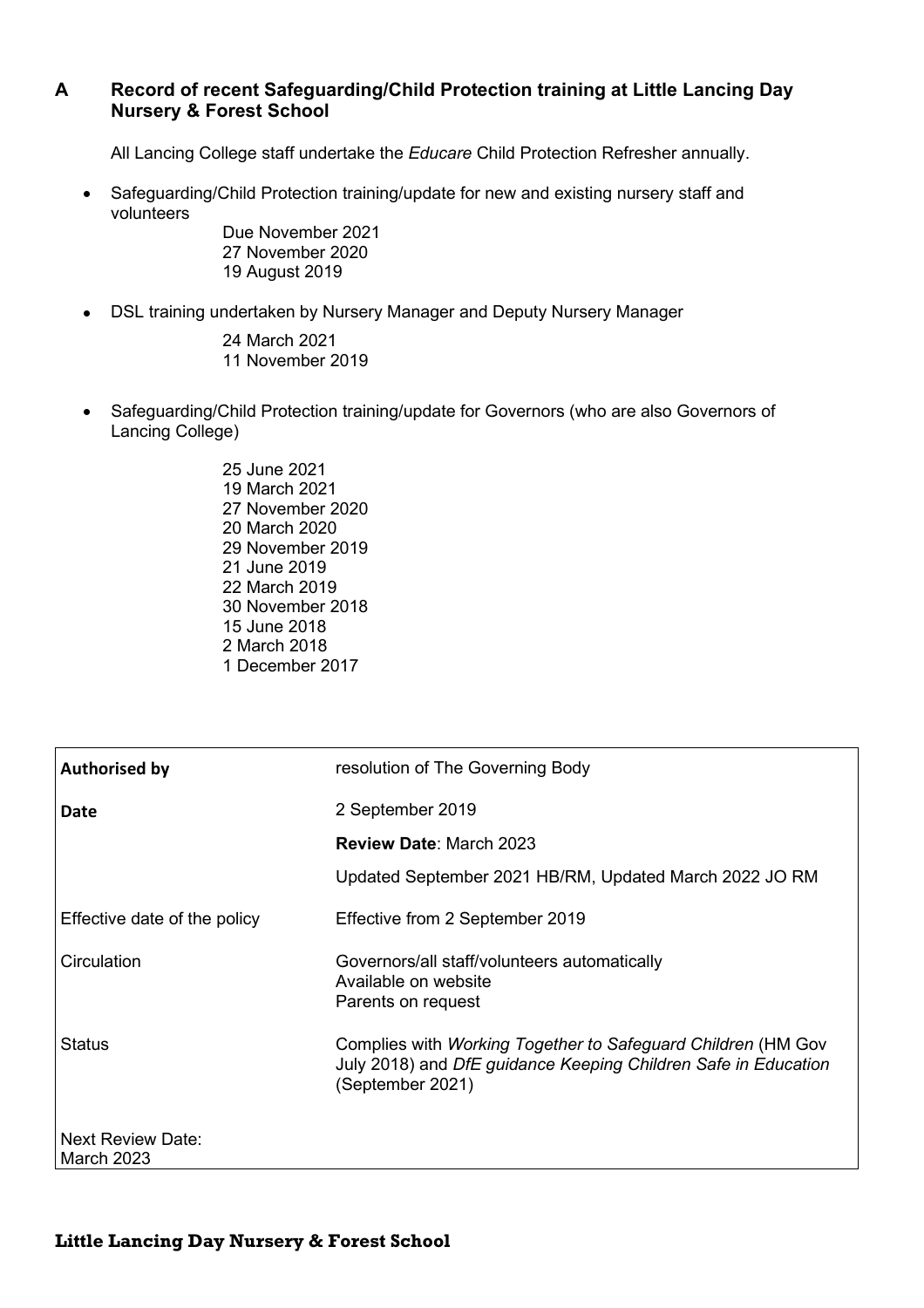# **Little Lancing Day Nursery & Forest School**

## **Record of Concern Form**

| Date:                                                                                                                                                                              | <b>Staff name:</b>                                                                                               |  |  |
|------------------------------------------------------------------------------------------------------------------------------------------------------------------------------------|------------------------------------------------------------------------------------------------------------------|--|--|
| Name of Child and parent/carer if known                                                                                                                                            | How has the concern come to your attention?<br>(please tick)<br><b>Direct contact/ observation</b><br>disclosure |  |  |
|                                                                                                                                                                                    | <b>Third party</b>                                                                                               |  |  |
| Details about the child if known:<br>Date of Birth<br><b>Gender</b>                                                                                                                | Do you think this issue is:-<br><b>Child Protection</b>                                                          |  |  |
| <b>Address</b>                                                                                                                                                                     | <b>Safeguarding</b><br><b>Bullying</b><br><b>Equalities</b>                                                      |  |  |
| Siblings/other family members                                                                                                                                                      |                                                                                                                  |  |  |
| Phone numbers for parent/carer(s) and<br>child if known:                                                                                                                           |                                                                                                                  |  |  |
| What is your concern about this child or young person (Be specific: include when and where incident<br>occurred, any evidence of what you saw or was reported, timelines if known) |                                                                                                                  |  |  |
|                                                                                                                                                                                    |                                                                                                                  |  |  |
|                                                                                                                                                                                    |                                                                                                                  |  |  |
|                                                                                                                                                                                    |                                                                                                                  |  |  |
|                                                                                                                                                                                    |                                                                                                                  |  |  |
|                                                                                                                                                                                    |                                                                                                                  |  |  |
|                                                                                                                                                                                    |                                                                                                                  |  |  |
|                                                                                                                                                                                    |                                                                                                                  |  |  |
|                                                                                                                                                                                    |                                                                                                                  |  |  |
|                                                                                                                                                                                    |                                                                                                                  |  |  |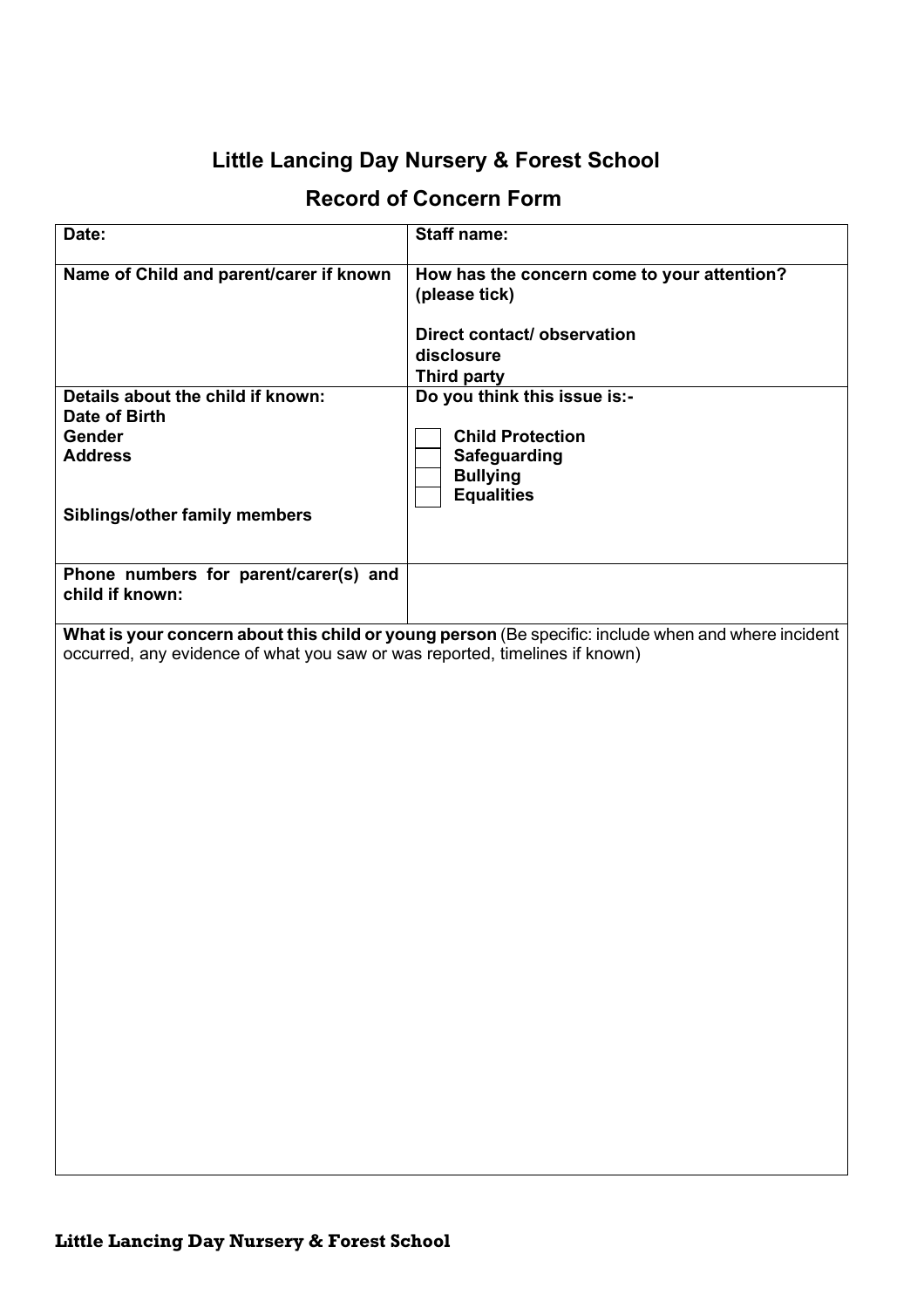| Who else, if anyone, was involved and how? |  |
|--------------------------------------------|--|
|--------------------------------------------|--|

**Child or Young Person –** were there any obvious signs in the child e.g., bruising, bleeding, changed behaviour? Did the child say anything?

**What action have you taken?** (who have you spoken to and when?)

**Is there a follow up or support plan?**

| Do the parents know? (delete as appropriate) YES / NO                  |      |  |
|------------------------------------------------------------------------|------|--|
| Has a referral been made to Children's   YES/NO<br><b>Social Care?</b> |      |  |
| Has a referral or follow up been made to<br>another agency?            | Who? |  |
| Name & Signature of person filling in this<br>record of concern:       |      |  |
| Date and signature of DSL/Line manager:                                |      |  |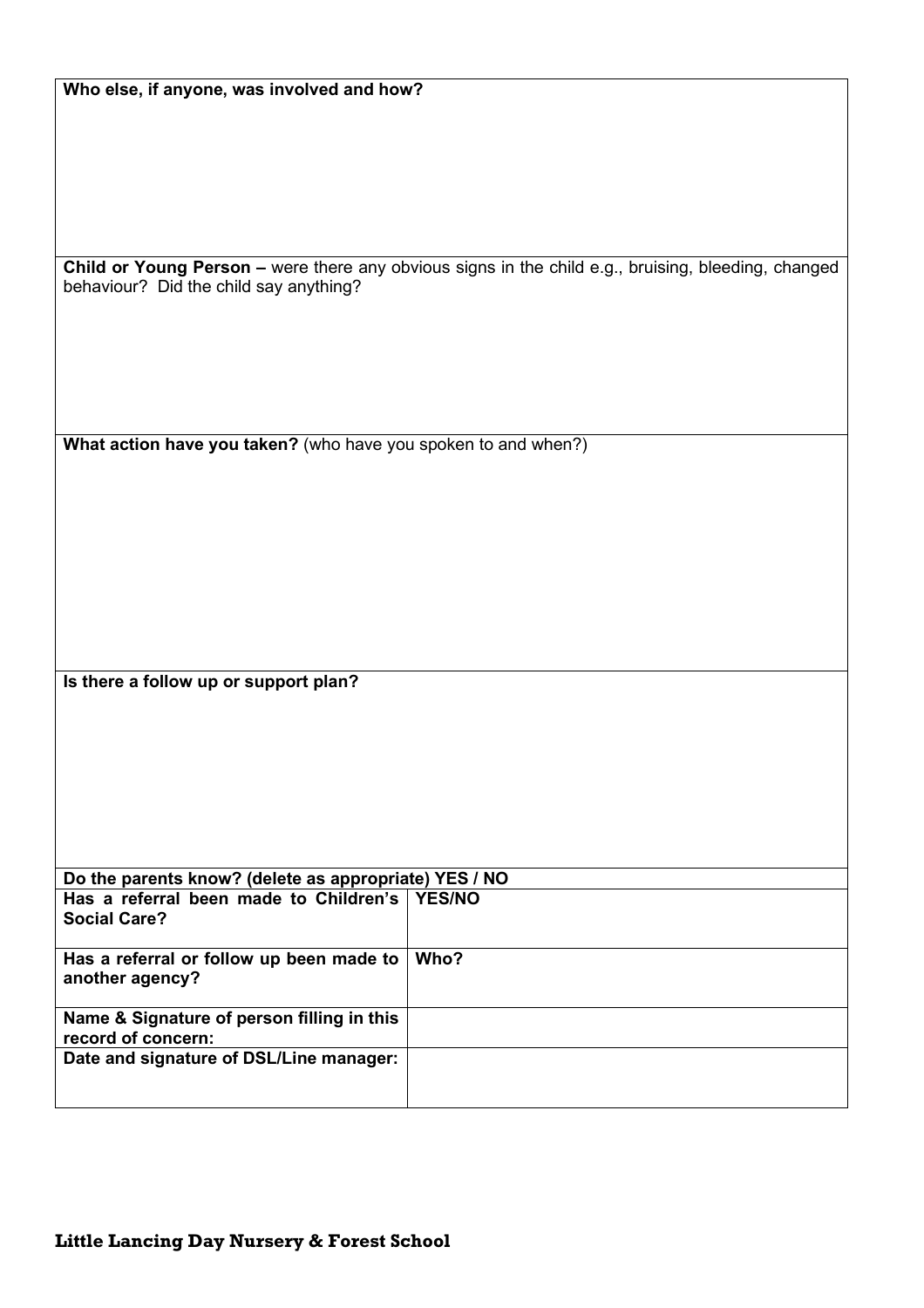#### **Annex B - taken from** *Keeping Children Safe in Education* **(DfE September 2021) Actions when there are concerns about a child**



(1) In cases which also involve an allegation of abuse against a staff member, see Part four of this guidance. (2) Early help means providing support as soon as a problem emerges at any point in a child's life. Where a child would benefit from coordinated early help an early help inter-agency assessment should be arranged. Chapter one of Working Together to Safeguard Children provides detailed guidance on the early help process. (3) Referrals should follow the process set out in the local threshold document and local protocol for assessment. Chapter One of Working Together to Safeguard Children.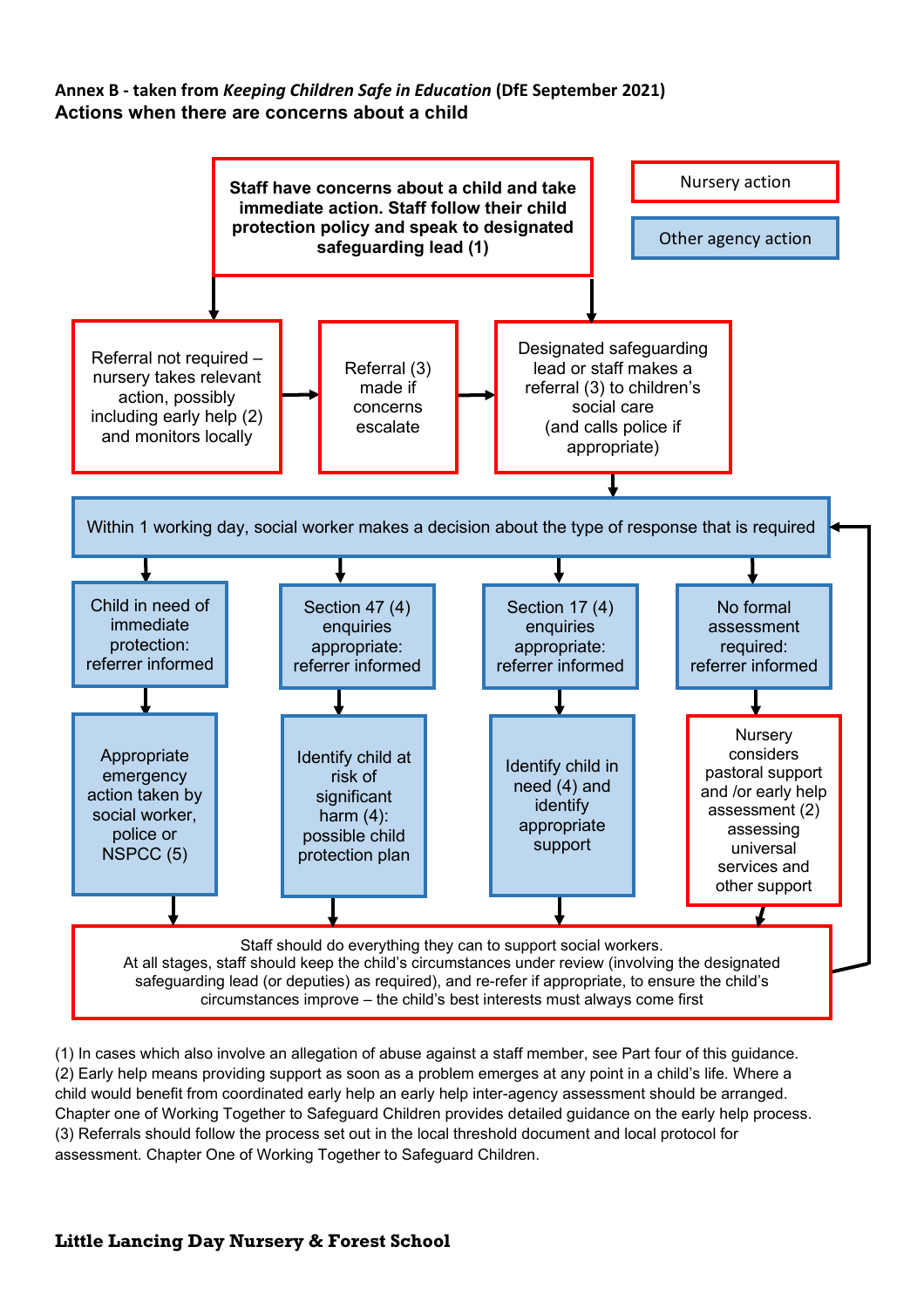(4) Under the Children Act 1989, local authorities are required to provide services for children in need for the purposes of safeguarding and promoting their welfare. Children in need may be assessed under section 17 of the Children Act 1989. Under section 47 of the Children Act 1989, where a local authority has reasonable cause to suspect that a child is suffering or likely to suffer significant harm, it has a duty to make enquiries to decide whether to take action to safeguard or promote the child's welfare. Full details are in Chapter One of Working together to safeguard children.

(5) This could include applying for an Emergency Protection Order (EPO).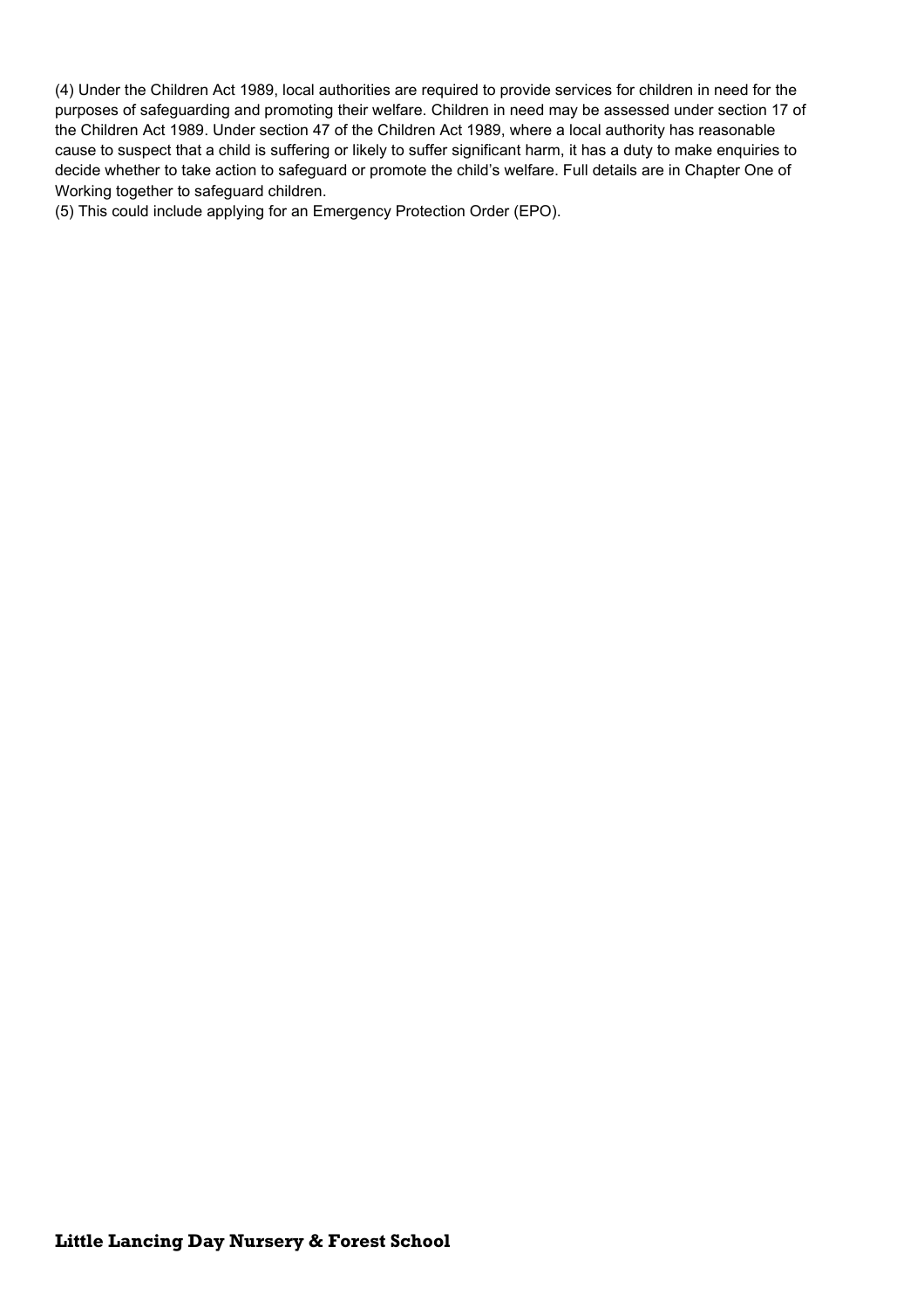# Body Graphs

### **Safeguarding Children Body Graph**

**Please use this graph to indicate where marks are upon the child.**

**BODY**

**Childs Name: DOB:**

**Date and Time of Observation:**



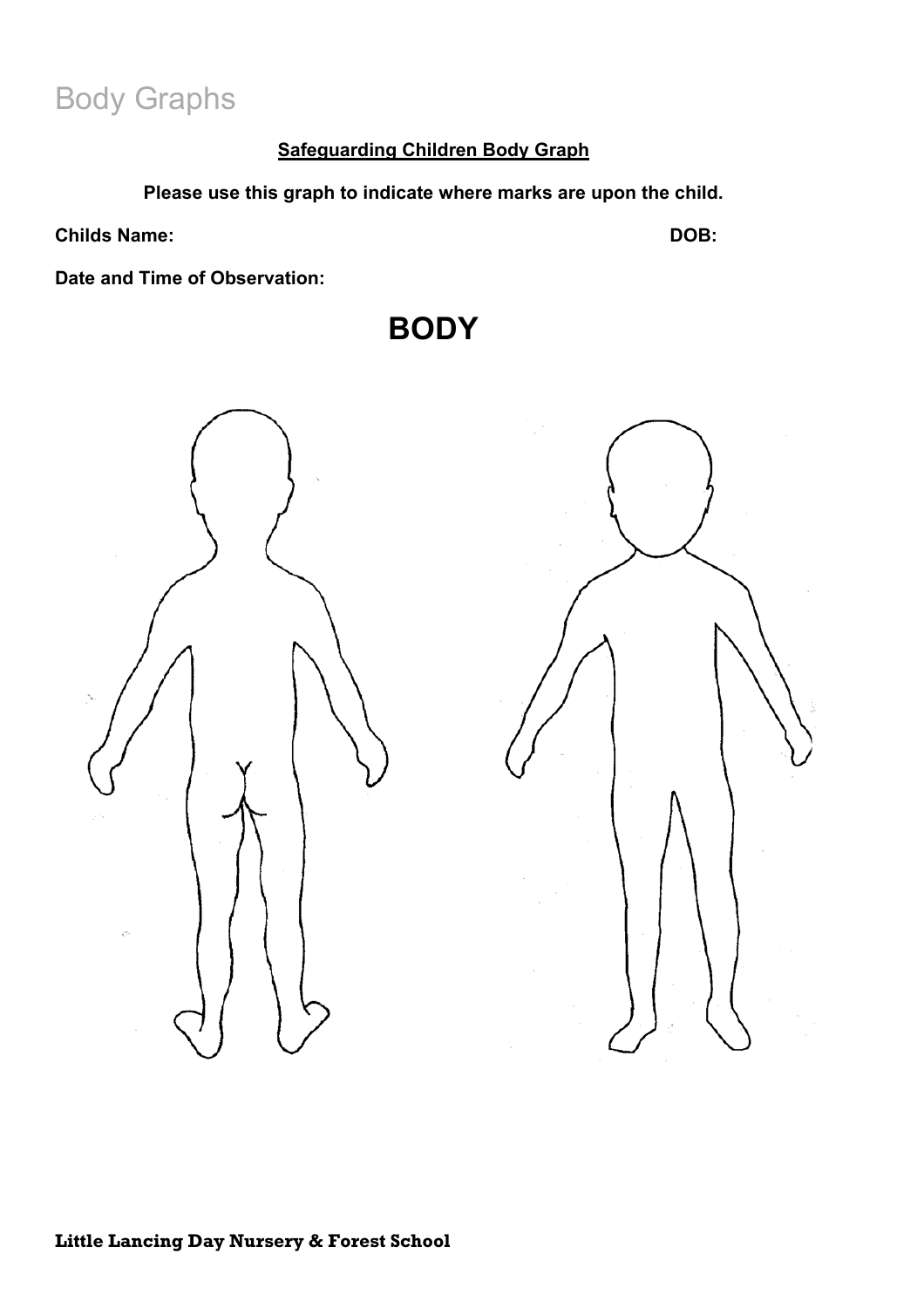**FEET**



Completed by: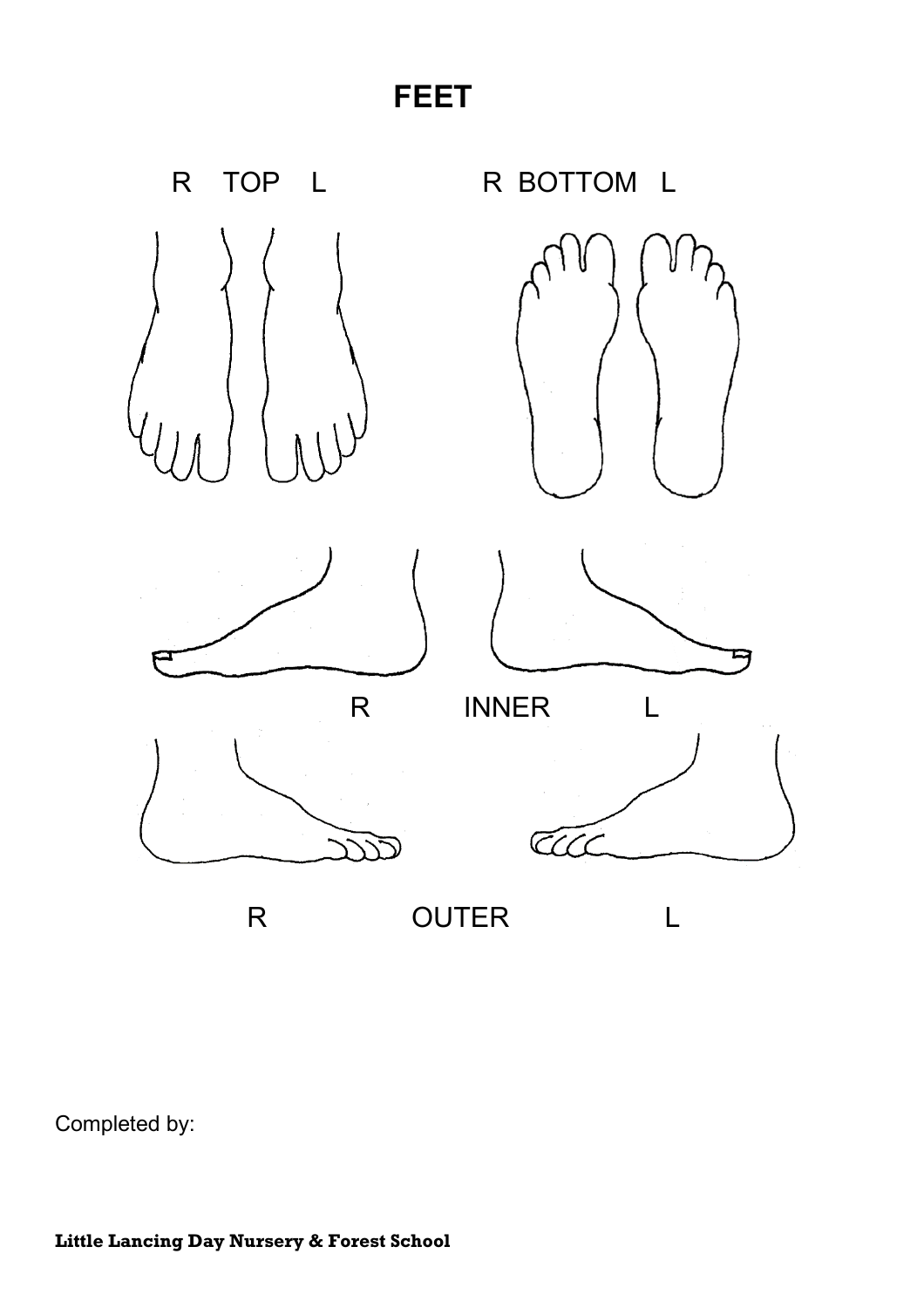**HANDS**



Completed by: